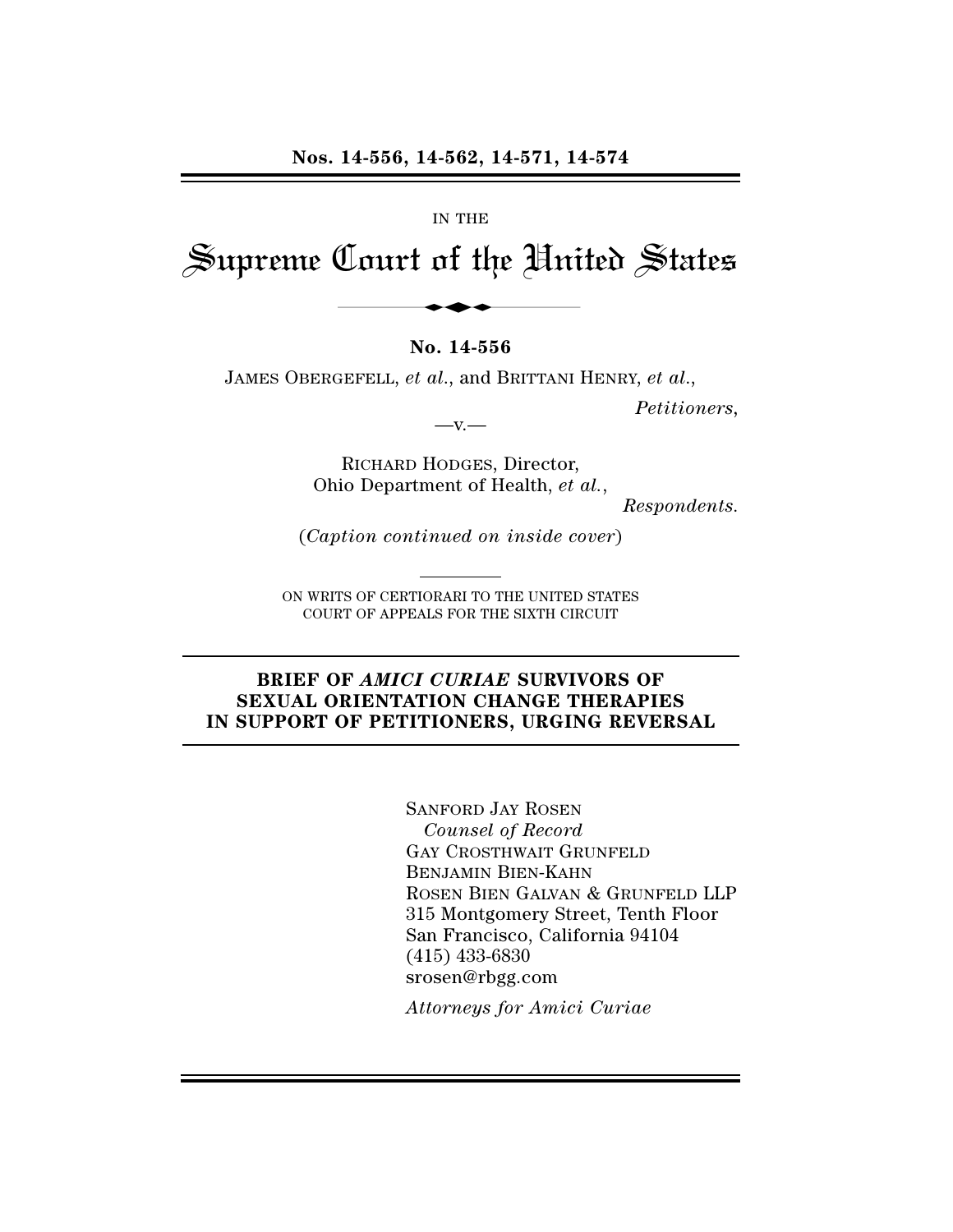**No. 14-562**

VALERIA TANCO, *et al*.,

 $-V.$ —

*Petitioners,*

BILL HASLAM, Governor of Tennessee, *et al.*,

*Respondents.*

**No. 14-571**

APRIL DEBOER, *et al*.,

*Petitioners,*

 $-v.$ 

RICK SNYDER, Governor of Michigan, *et al.*,

*Respondents.*

**No. 14-574**

GREGORY BOURKE, *et al*., and TIMOTHY LOVE, *et al*.,

*Petitioners,*

 $-V.$ 

STEVE BESHEAR, Governor of Kentucky, *et al.*,

*Respondents.*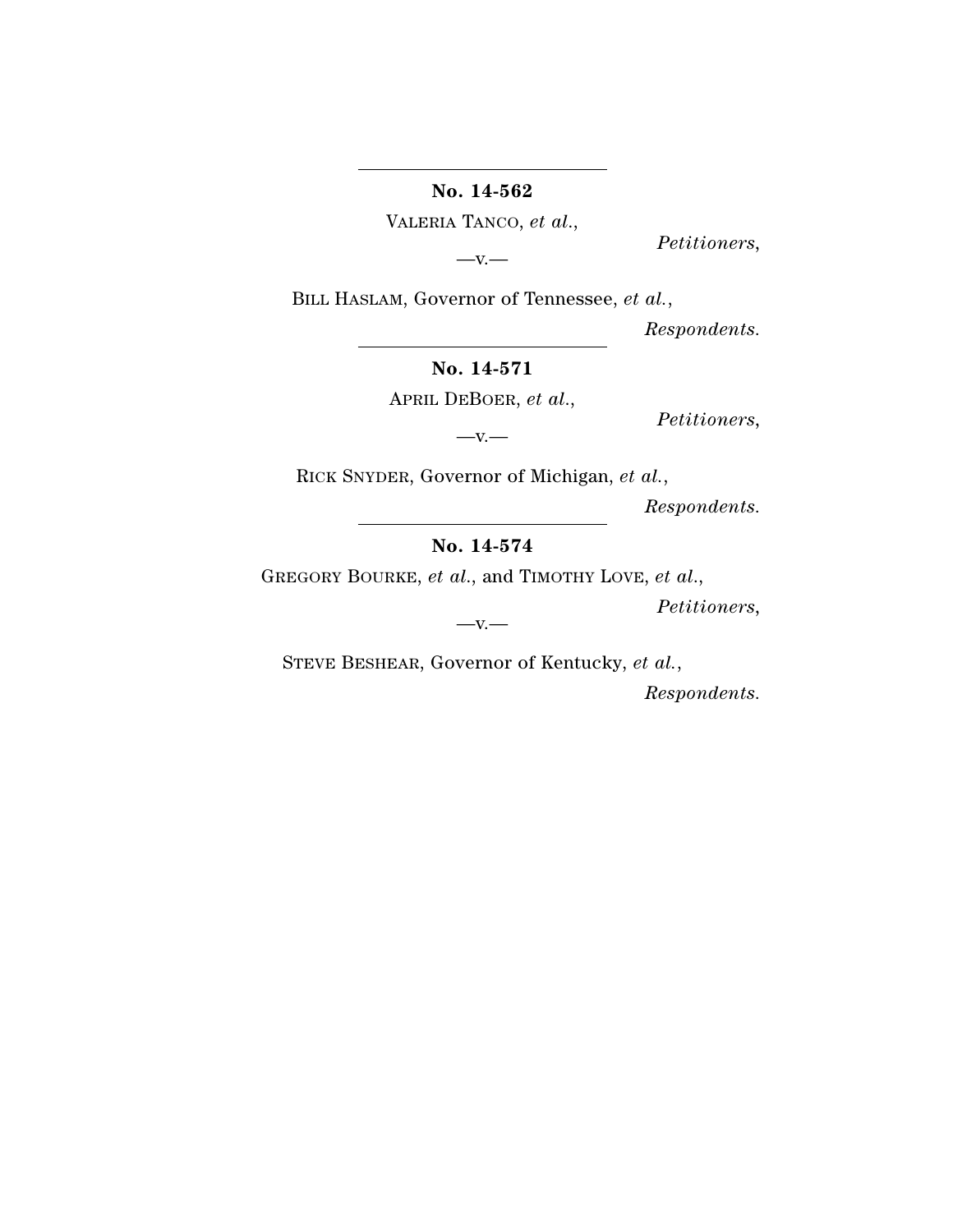# **TABLE OF CONTENTS**

|                                                                                                                                                                                                                                                                                                                                                                                                                                                                                                                                                        | PAGE           |
|--------------------------------------------------------------------------------------------------------------------------------------------------------------------------------------------------------------------------------------------------------------------------------------------------------------------------------------------------------------------------------------------------------------------------------------------------------------------------------------------------------------------------------------------------------|----------------|
| INTEREST OF AMICI CURIAE                                                                                                                                                                                                                                                                                                                                                                                                                                                                                                                               | $\mathbf{1}$   |
| SUMMARY OF ARGUMENT                                                                                                                                                                                                                                                                                                                                                                                                                                                                                                                                    | $\overline{2}$ |
| ARGUMENT                                                                                                                                                                                                                                                                                                                                                                                                                                                                                                                                               | 3              |
| I.<br>SEXUAL ORIENTATION IS A<br>SUSPECT CLASSIFICATION UNDER<br>THE EQUAL PROTECTION CLAUSE<br><b>BECAUSE LGBT PEOPLE HAVE</b><br>HISTORICALLY BEEN SUBJECTED<br>TO DISCRIMINATION BASED ON<br>IMMUTABLE CHARACTERISTICS<br>THAT BEAR NO RELATIONSHIP TO<br>THEIR ABILITY TO CONTRIBUTE<br>TO SOCIETY<br>THE EXPERIENCES OF PEOPLE<br>$\rm II.$<br>SUBJECTED TO SOCE SHOW THAT<br>A PERSON'S SEXUAL ORIENTATION<br>IS AN IMMUTABLE CHARACTERISTIC,<br>AND THAT LGBT PEOPLE EXPERIENCE<br>WIDESPREAD DISCRIMINATION AND<br>PREJUDICE THAT CONTINUES TO | 3              |
|                                                                                                                                                                                                                                                                                                                                                                                                                                                                                                                                                        | 8              |
| John Metzidis-Drennan<br>$A_{\cdot}$                                                                                                                                                                                                                                                                                                                                                                                                                                                                                                                   | 8              |
| Ryan Kendall<br><b>B.</b>                                                                                                                                                                                                                                                                                                                                                                                                                                                                                                                              | 11             |
| Peter Drake<br>$\mathcal{C}$ .                                                                                                                                                                                                                                                                                                                                                                                                                                                                                                                         | 14             |
| D.<br>James Guay                                                                                                                                                                                                                                                                                                                                                                                                                                                                                                                                       | 15             |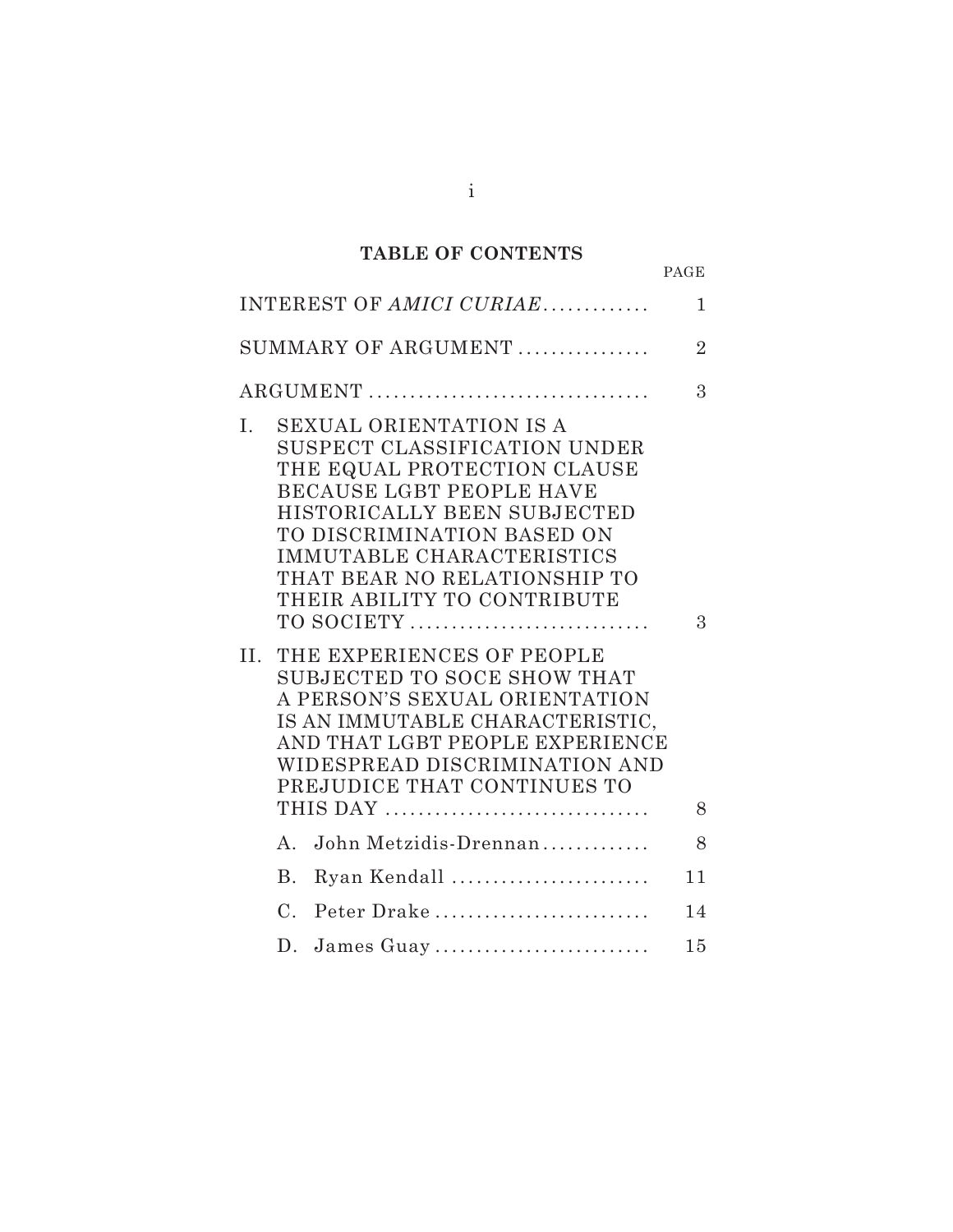|                               | <b>PAGE</b> |
|-------------------------------|-------------|
| E. Mathew and Jane Shurka  17 |             |
|                               |             |
|                               | 9.4         |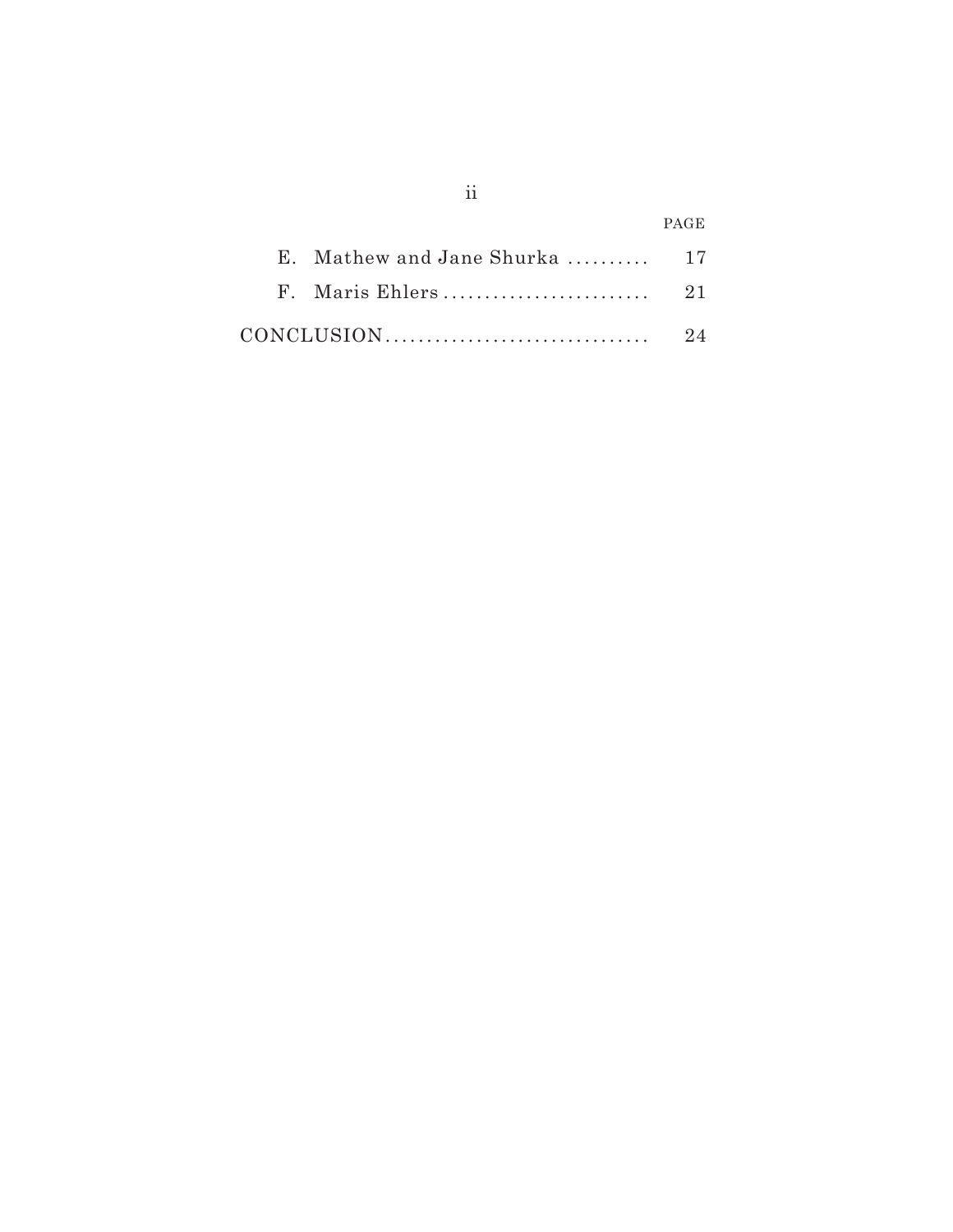# **TABLE OF AUTHORITIES**

 $\overline{\text{Cases}}$ 

| PAGE(S) |  |
|---------|--|
|         |  |

| Baskin v. Bogan,<br>766 F.3d 648 (7th Cir. 2014)                            | $\overline{4}$ |
|-----------------------------------------------------------------------------|----------------|
| <i>Bostic v. Schaefer,</i><br>760 F.3d 352 (4th Cir. 2014)                  | 4              |
| Bowen v. Gilliard,                                                          | 3              |
| Brown v. Bd. of Educ.,                                                      | 5              |
| DeBoer v. Snyder,<br>$772$ F.3d 389 (6th Cir. 2014)                         | 4              |
| Ferguson v. JONAH,<br>No. HUD-L-5473-12<br>$(N.J. Super. Ct. Feb. 5, 2015)$ | 6              |
| Gen. Elec. Co. v. Joiner,                                                   | 5              |
| Hollingsworth v. Perry,<br>$133$ S. Ct. 2652 (2013)                         | $\overline{2}$ |
| King v. Governor of N.J.,                                                   |                |
| Kitchen v. Herbert,<br>755 F.3d 1193 (10th Cir. 2014)                       | 4              |
| Latta v. Otter,<br>$771$ F.3d $456$ (9th Cir. 2014)                         | 4              |
| Lawrence v. Texas,                                                          |                |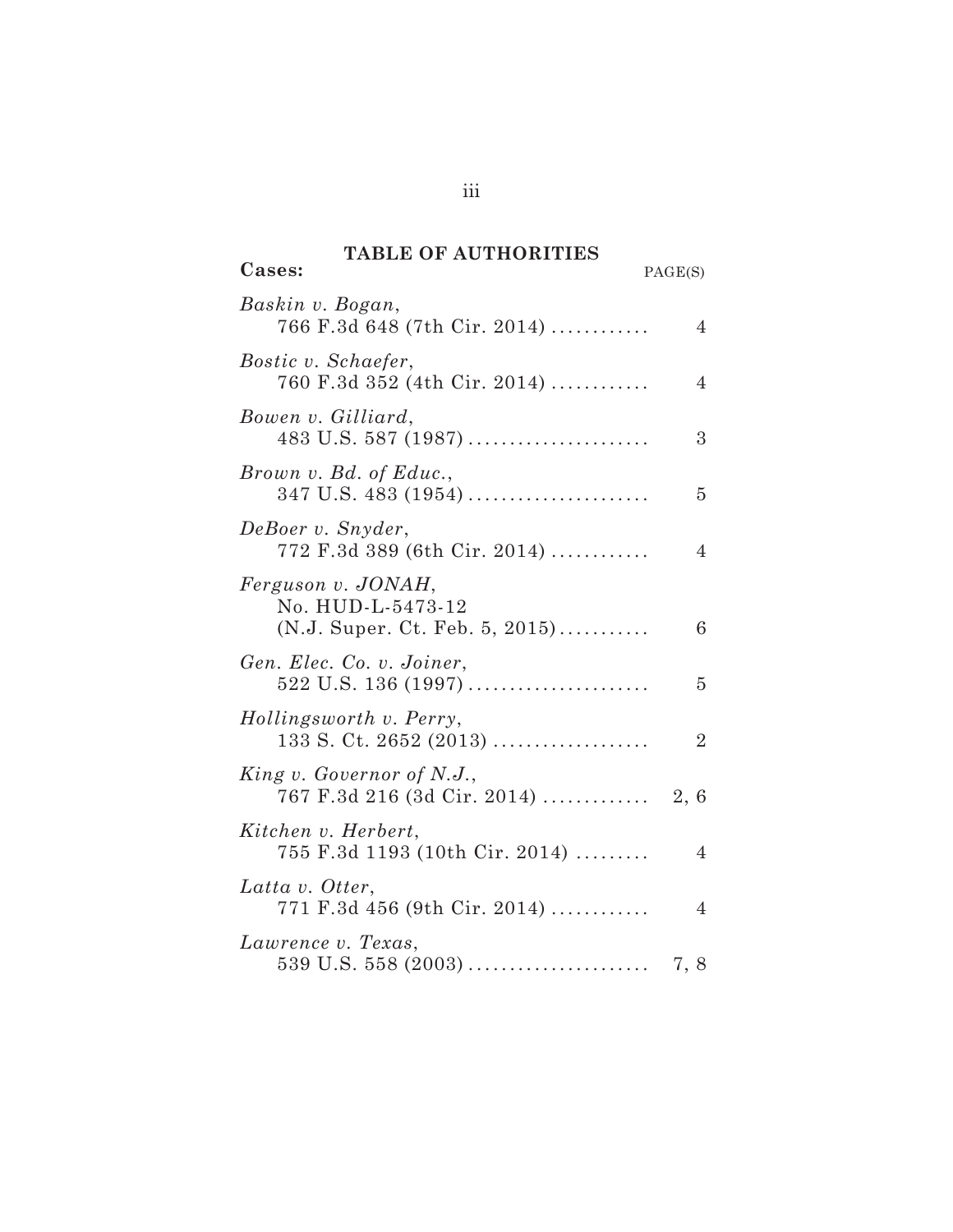| Perry v. Schwarzenegger,<br>704 F. Supp. 2d 921 (N.D. Cal. 2010). | -7 |
|-------------------------------------------------------------------|----|
| Pickup v. Brown,                                                  |    |
| United States v. Windsor,                                         |    |

# **Other Authorities:**

| AM. PSYCHIATRIC ASS'N, Position Statement,<br>Therapies Focused on Attempts to Change<br>Sexual Orientation (Reparative or<br>Conversion Therapies) (May 2000)   | 6, 7 |
|------------------------------------------------------------------------------------------------------------------------------------------------------------------|------|
| AM. PSYCHOLOGICAL ASS'N, REPORT OF<br>THE TASK FORCE ON APPROPRIATE<br>THERAPEUTIC RESPONSES TO SEXUAL<br>ORIENTATION $(2009)$                                   | 5, 7 |
| Gabriel Arana, My So-Called Ex-Gay Life,<br>THE AMERICAN PROSPECT,                                                                                               | 13   |
| Jim Burroway, What Are Little Boys Made<br>Of?: An Investigation of an Experimental<br>Program to Train Boys to be Boys,<br>BOX TURTLE BULLETIN,<br>June 7, 2011 | 23   |
| DIAGNOSTIC AND STATISTICAL MANUAL OF<br>MENTAL DISORDERS (5th ed. 2013)                                                                                          | 5    |
| Richard Green, THE "SISSY BOY SYNDROME"<br>AND THE DEVELOPMENT OF<br>HOMOSEXUALITY                                                                               |      |
| (Yale University Press, 1987)                                                                                                                                    | 23   |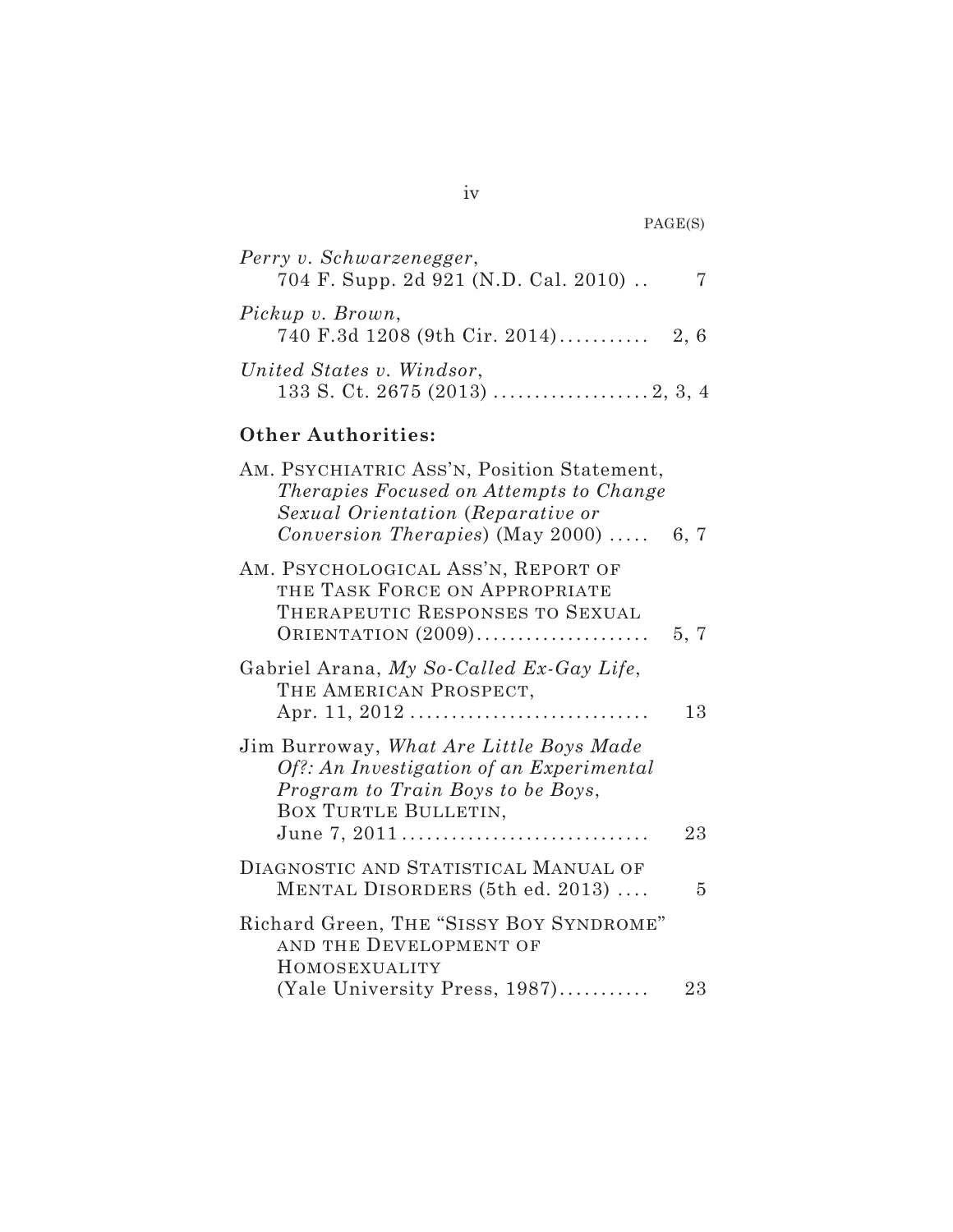PAGE(S)

| NAT'L COMM. ON LESBIAN, GAY, &             |
|--------------------------------------------|
| BISEXUAL ISSUES, NAT'L ASS'N OF            |
| SOCIAL WORKERS, Position Statement,        |
| "Reparative" and "Conversion" Therapies    |
| for Lesbians and Gay Men                   |
| 6                                          |
| George A. Rekers & O. Ivar Lovaas,         |
| <b>Behavioral Treatment of Deviant</b>     |
| Sex-Role Behaviors in a Male Child,        |
| 7 J. APPLIED BEHAV. ANALYSIS               |
|                                            |
| Caitlin Ryan et al., Family Rejection as a |
| Predictor of Negative Health Outcomes      |
| in White and Latino Lesbian, Gay,          |
| and Bisexual Young Adults,                 |
| 123 Pediatrics 346 (2009)  12, 13          |
|                                            |
| Robert L. Spitzer, Letter to the Editor,   |
| Spitzer Reassesses his 2003 Study of       |
| Reparative Therapy of Homosexuality,       |
| <b>41 ARCHIVES SEXUAL BEHAV. 757</b>       |
|                                            |

v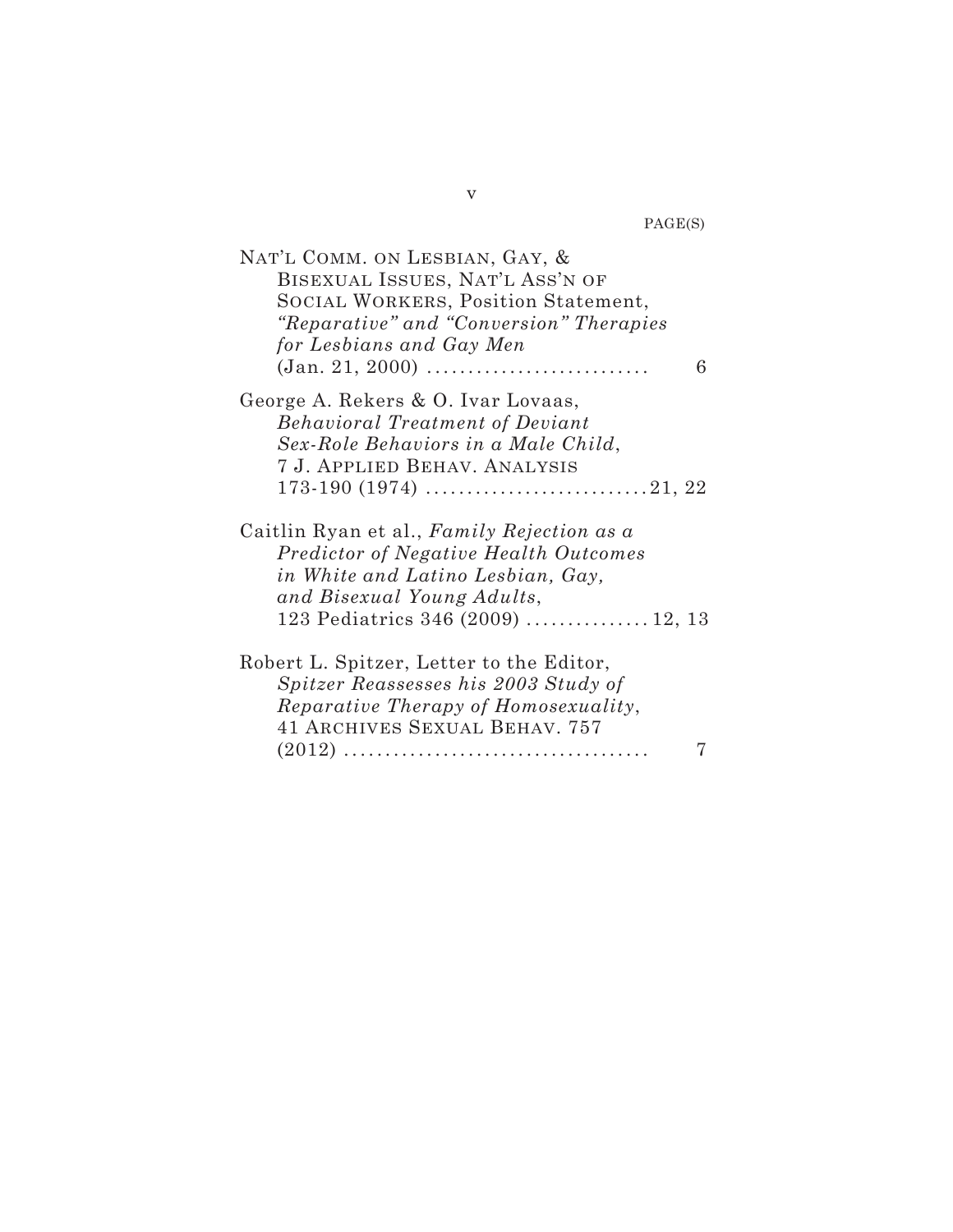# **INTEREST OF** *AMICI CURIAE***<sup>1</sup>**

*Amici Curiae* are five survivors of the dangerous and discredited therapies and treatments, collectively known as "sexual orientation change efforts" ("SOCE"), that are used to try to change a person's sexual orientation, the mother of one of the survivors, and the sister of a man who was subjected to SOCE as a child and later committed suicide.

*Amici* submit this brief to recount the serious harms that they, their families, and others suffered because they were subjected to these dangerous practices that attempt to change the unchangeable. Their experiences profoundly bear on the issue of marriage equality before the Court, illustrating that sexual orientation is an immutable trait providing no basis for unequal treatment under the law, and that lesbian, gay, bisexual and transgender ("LGBT") people experience widespread discrimination and prejudice as a class that continues to this day. *Amici* urge that the Court recognize sexual orientation as a suspect classification under the Fourteenth Amendment's Equal Protection Clause and declare the challenged laws that deny LGBT people the right to marry based solely on their sexual orientation unconstitutional.

John Metzidis-Drennan, Ryan Kendall, Peter Drake, and James Guay endured serious harms as a result of the futile efforts to change a fundamental part of who they are and always will be. Maris

<sup>1</sup> No counsel for a party authored this brief in whole or in part, and no counsel or party made a monetary contribution to the preparation or submission of this brief. Consent of the parties to the filing of this brief has been obtained and filed with the Clerk of the Court.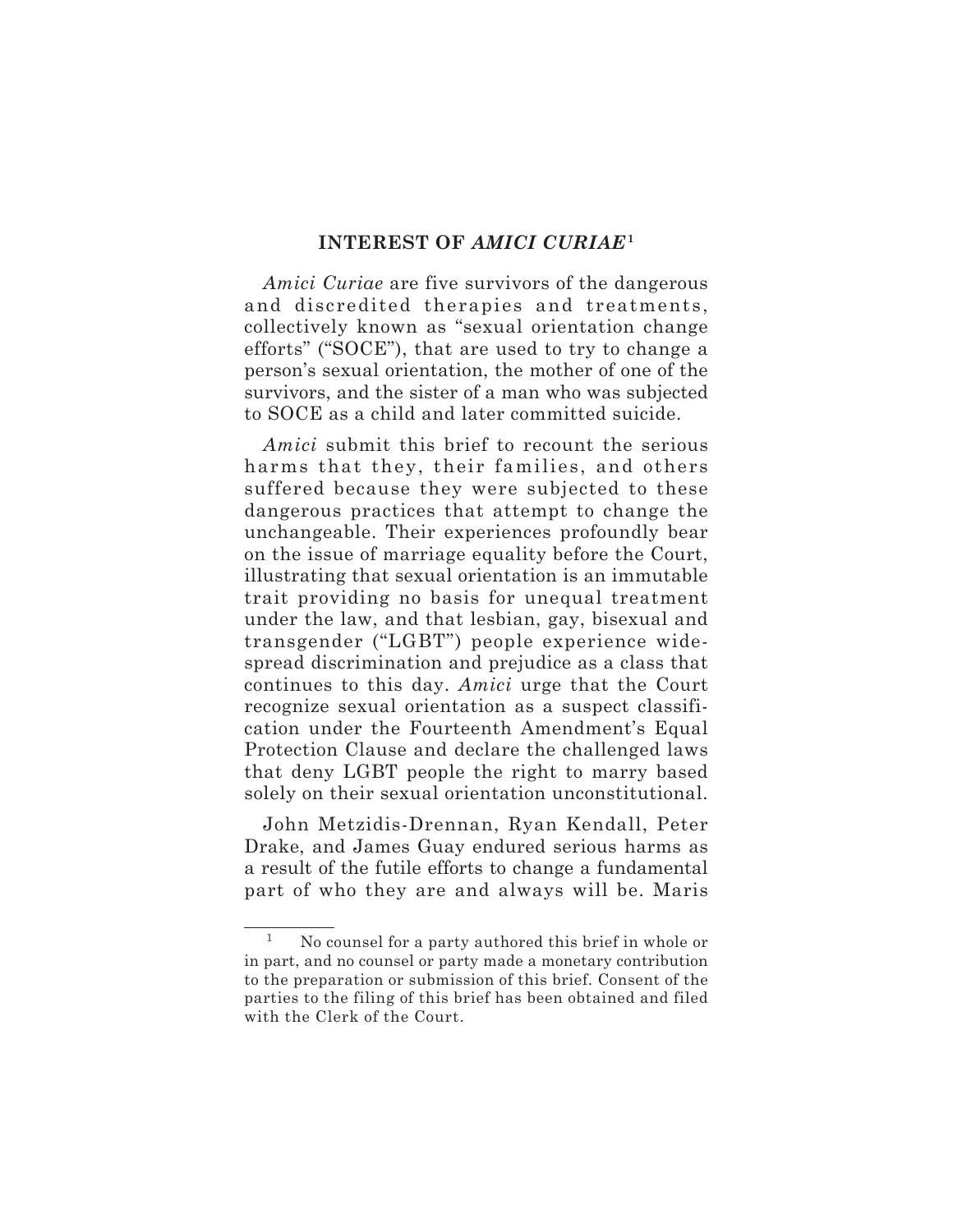Ehlers's brother, Kirk Andrew Murphy, was subjected to SOCE as a child and later took his own life after despairing about his inability to change his sexual orientation. These *amici* previously shared their experiences with this Court through *amicus curiae* briefs submitted in *United States v. Windsor*, 133 S. Ct. 2675 (2013) and, with one exception, in *Hollingsworth v. Perry*, 133 S. Ct. 2652 (2013). Ryan Kendall was not an *amicus* in *Hollingsworth v. Perry* because he testified in that case at trial. They also submitted *amicus curiae* briefs to the Courts of Appeals for the Third Circuit and the Ninth Circuit in support of the constitutionality of New Jersey and California laws prohibiting licensed mental health professionals from practicing SOCE on minors. *King v. Governor of N.J.*, 767 F.3d 216 (3d Cir. 2014); *Pickup v. Brown*, 740 F.3d 1208 (9th Cir. 2014). Mathew Shurka and his mother, Jane Shurka, join the *amici* in these cases to describe the harm that they and their family suffered due to the terrible and fruitless attempt to change Mathew's identity. *Amici* have an interest in eliminating the state sanctioning of the animosity and prejudice toward LGBT people that led to the harms that they have suffered, including exposure to SOCE and the denial to them of the right to marriage equality.

# **SUMMARY OF ARGUMENT**

Sexual orientation should be recognized as a suspect classification under the Equal Protection Clause of the Fourteenth Amendment because LGBT people as a class have long been subjected to discrimination based on their immutable characteristics that provide no basis for unequal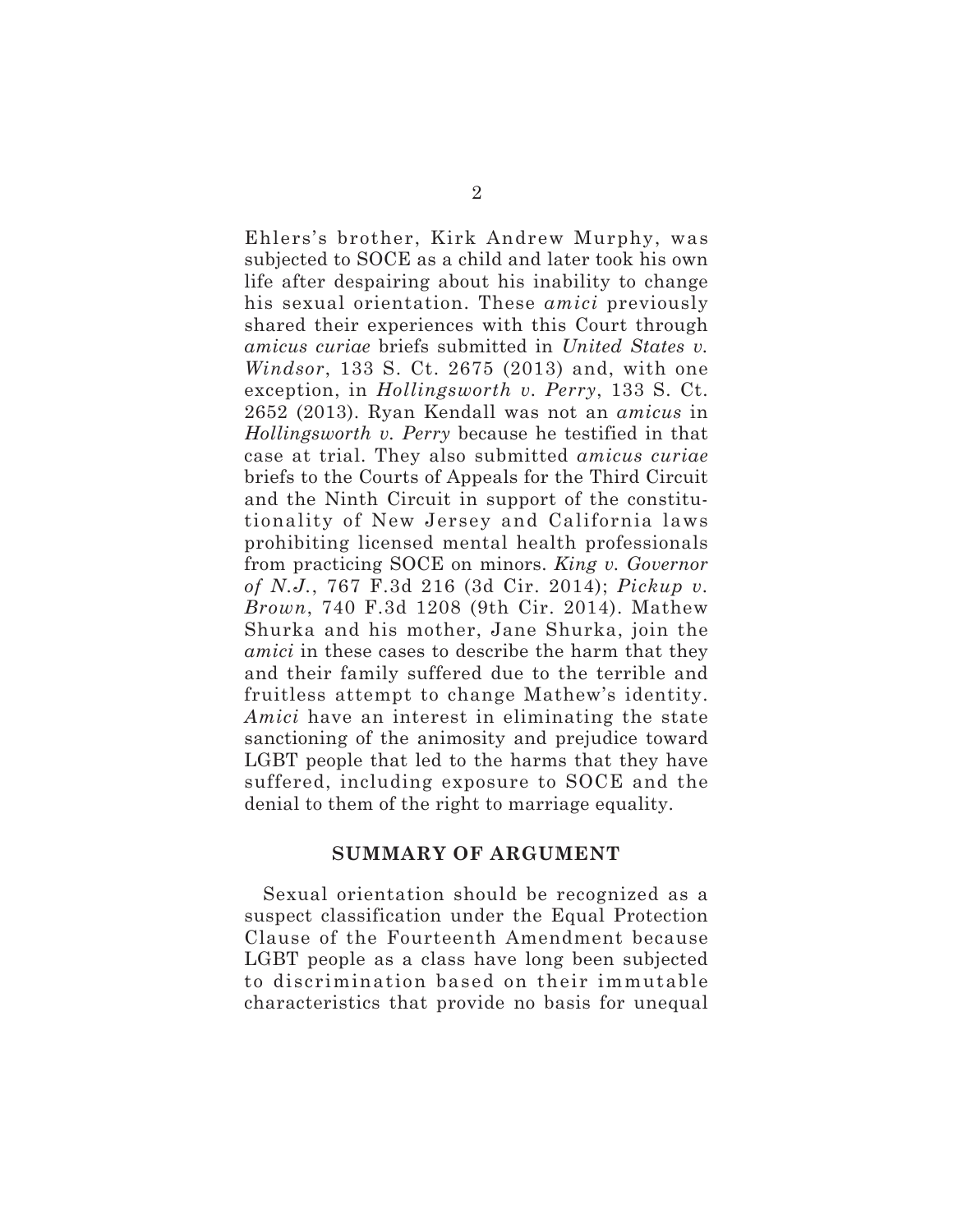treatment. Although sexual orientation need not be immutable for heightened scrutiny to apply, *see Bowen v. Gilliard*, 483 U.S. 587, 602 (1987) (looking to whether a class "exhibit[s] obvious, immutable, *or* distinguishing characteristics that define them as a discrete group" (emphasis added)), where a community is singled out for discrimination based on an inherent characteristic that *is* immutable, heightened scrutiny is particularly appropriate.

*Amici*'s experiences as survivors of SOCE, which are representative of the experiences of countless other LGBT people, illustrate the immutability of sexual orientation and the history of discrimination and animosity faced by LGBT people based solely on an inherent trait that bears no relationship to their ability to contribute to society. For these reasons, this Court should reverse the decision of the United States Court of Appeals for the Sixth Circuit and strike down the discriminatory marriage laws of Kentucky, Michigan, Ohio, and Tennessee.

#### **ARGUMENT**

**I. SEXUAL ORIENTATION IS A SUSPECT CLASSIFICATION UNDER THE EQUAL PROTECTION CLAUSE BECAUSE LGBT PEOPLE HAVE HISTORICALLY BEEN SUBJECTED TO DISCRIMINATION BASED ON IMMUTABLE CHARACTERISTICS THAT BEAR NO RELATIONSHIP TO THEIR ABILITY TO CONTRIBUTE TO SOCIETY**

In *United States v. Windsor*, this Court held that the federal government's refusal to recognize same-sex marriages "impose[s] a disadvantage, a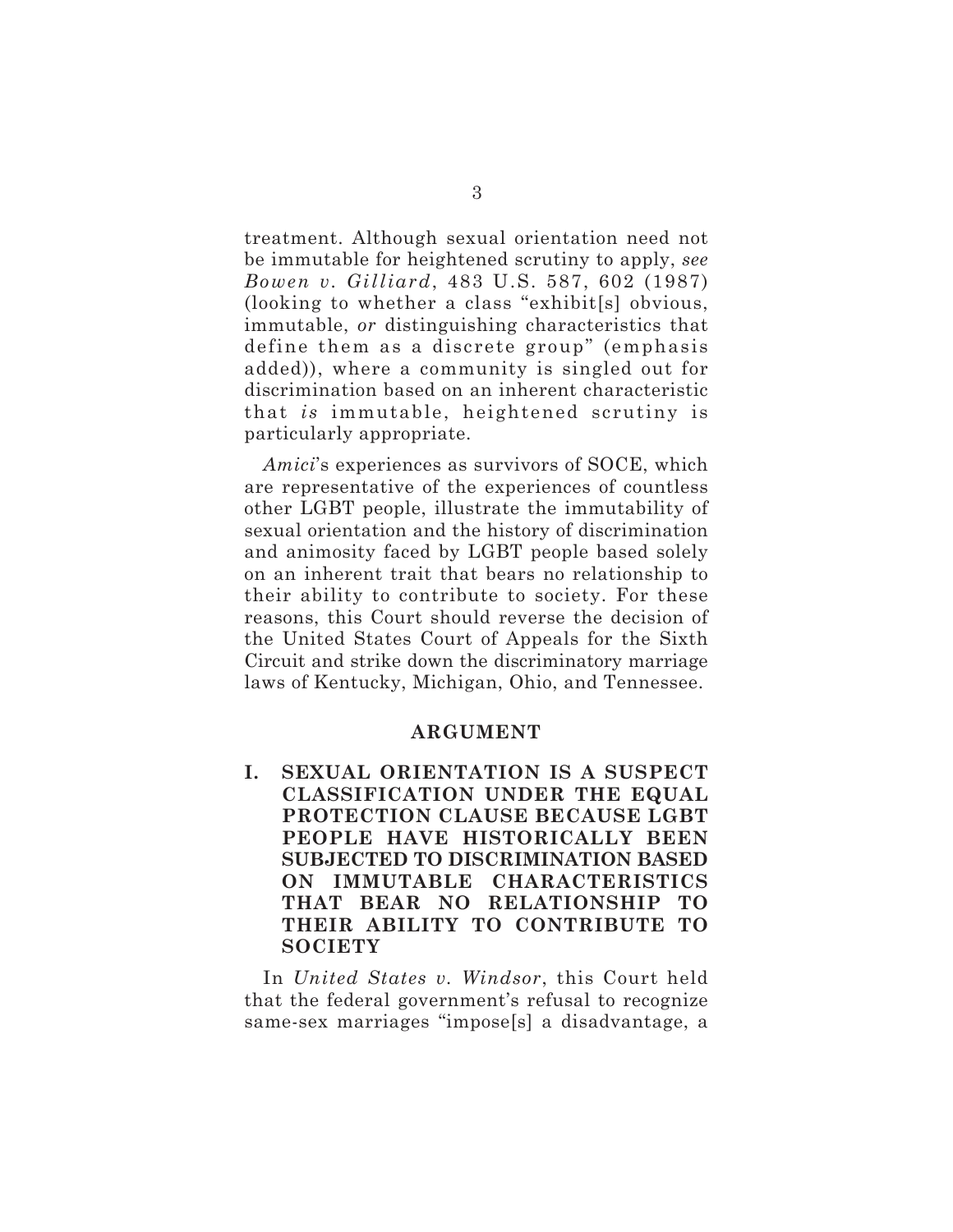separate status, and so a stigma" on gay and lesbian relationships, "demean[ing]" same-sex couples by treating their lasting and committed relationships as "unworthy of federal recognition," and "humiliat[ing] tens of thousands of children now being raised by same-sex couples." *Windsor*, 133 S. Ct. at 2693-94. Subsequently, nearly every court to consider the issue has applied the reasoning of *Windsor* to hold unconstitutional marriage and marriage recognition laws that discriminate based on sexual orientation. *See, e.g.*, *Kitchen v. Herbert*, 755 F.3d 1193 (10th Cir. 2014); *Bostic v. Schaefer*, 760 F.3d 352 (4th Cir. 2014); *Baskin v. Bogan*, 766 F.3d 648 (7th Cir. 2014); *Latta v. Otter*, 771 F.3d 456 (9th Cir. 2014).

In the instant case, the United States Court of Appeals for the Sixth Circuit, alone among the Circuits, upheld the discriminatory marriage laws of Kentucky, Michigan, Ohio, and Tennessee, under the highly deferential rational basis review of equal protection challenges. *DeBoer v. Snyder*, 772 F.3d 389, 407-08 (6th Cir. 2014). These laws cannot survive even the most deferential level of scrutiny, as there is no rational basis that could justify their differential treatment of same-sex and opposite-sex relationships. Hence, the Sixth Circuit's decision should be reversed on its own analytical terms. It is, however, time for this Court to expressly hold that sexual orientation is a suspect classification for the purposes of equal protection jurisprudence and subject the challenged laws to a heightened scrutiny.

*Amici*'s experiences reveal the extent that LGBT people have been and continue to be subjected to discrimination and prejudice, based solely on inherent traits that provide no justification for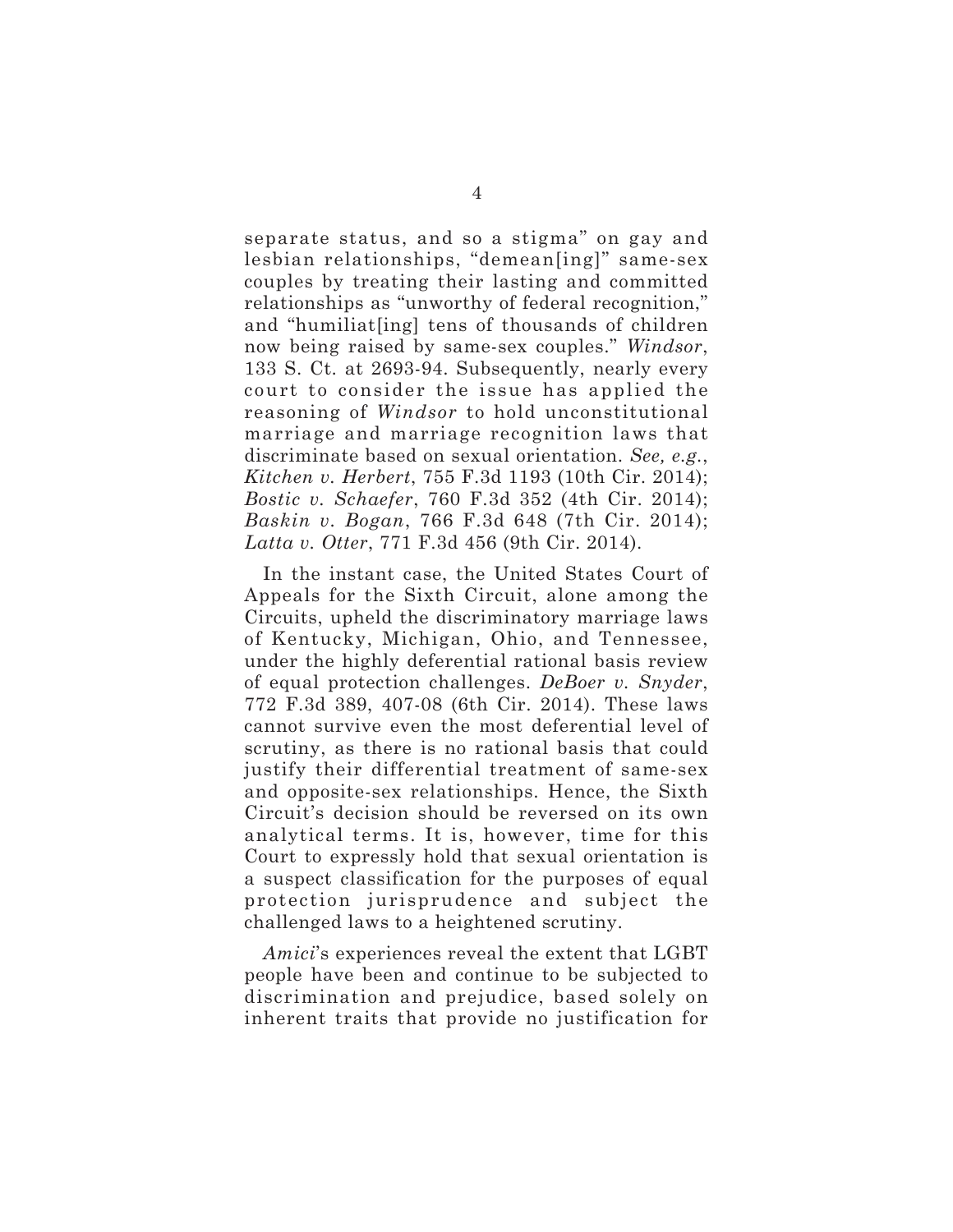unequal treatment. The harmful and lasting effects of the stigma demonstrate that this discrimination "generates a feeling of inferiority as to their status in the community that may affect their hearts and minds in a way unlikely ever to be undone." *Brown v. Bd. of Educ.*, 347 U.S. 483, 494 (1954). *Amici*'s experiences also illustrate that a person's sexual orientation, like his or her race, is an immutable characteristic. For nearly 40 years, the leading mental health professional associations have recognized that homosexuality is not an illness or disorder that can or should be changed. Homosexuality was removed from the Diagnostic and Statistical Manual of Mental Disorders ("DSM") in 1973, and remains absent from the DSM-5, the latest edition. *See* DIAGNOSTIC AND STATISTICAL MANUAL OF MENTAL DISORDERS (5th ed. 2013). The American Psychological Association ("APA") has "rejected the stigma of mental illness that the medical and mental health professions had previously placed on sexual minorities." AM. PSYCHOLOGICAL ASS'N, REPORT OF THE TASK FORCE ON APPROPRIATE THERAPEUTIC RESPONSES TO SEXUAL ORIENTATION 11 (2009).

This scientific and medical consensus has become widely accepted over the past decades, to the point where there is so "great an analytical gap between the data and the opinion proffered" by the advocates of SOCE that they would not qualify to testify as expert witnesses. *See Gen. Elec. Co. v. Joiner*, 522 U.S. 136, 146 (1997). Last year, this near-universal agreement among mental health professionals was recognized by two Courts of Appeals in the course of rejecting First Amendment challenges to state laws banning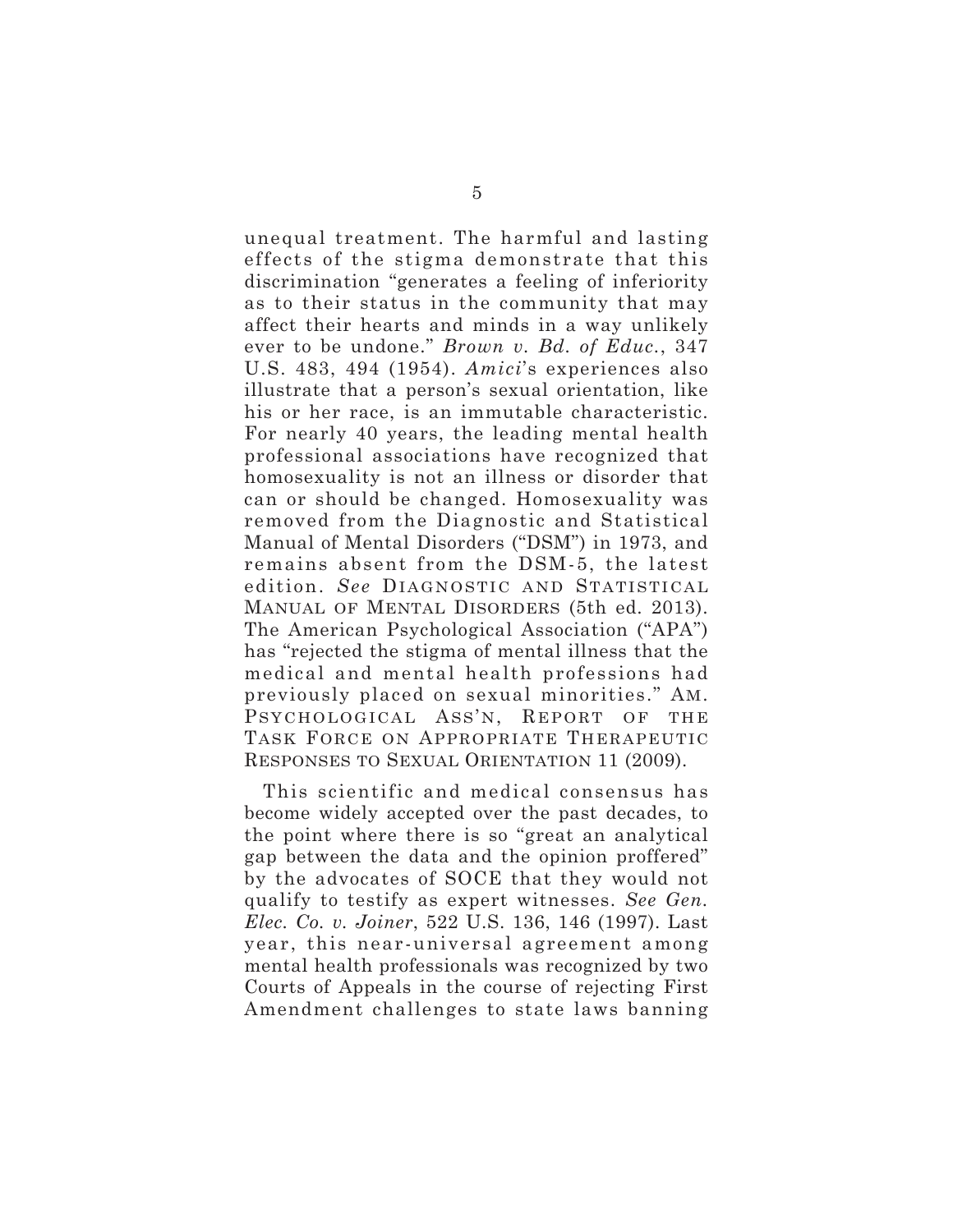licensed practitioners from subjecting minors to SOCE. *See King*, 767 F.3d at 221-22; *Pickup*, 740 F.3d at 1222-24. And earlier this year, a New Jersey Superior Court excluded SOCE practitioners as expert witnesses because there was no reliable foundation for their testimony. Opinion at 19, *Ferguson v. JONAH*, No. HUD-L-5473-12 (N.J. Super. Ct. Feb. 5, 2015), *available at* http://www. splcenter.org/sites/default/files/downloads/case/ jonahopinion.pdf ("The overwhelming weight of scientific authority concludes that homosexuality is not a disorder or abnormal. The universal acceptance of that scientific conclusion—save for outliers such as JONAH—requires that any expert opinions to the contrary must be barred.").

There is no reliable evidence or continued basis for believing that a person can change his or her sexual orientation. In 2000, the National Association of Social Workers concluded that "lesbians and gay men are often pressured to seek reparative or conversion therapies, which *cannot and will not change sexual orientation*. . . . No data demonstrate that reparative or conversion therapies are effective. . . ." NAT'L COMM. ON LESBIAN, GAY, & BISEXUAL ISSUES, NAT'L ASS'N OF SOCIAL WORKERS, Position Statement, *"Reparative" and "Conversion" Therapies for Lesbians and Gay Men* (Jan. 21, 2000) (emphasis in original). In 2000, the American Psychiatric Association also opposed the practice of SOCE because it is "at odds with the scientific position . . . that homosexuality per se, is not a mental disorder," and explained that "there are no scientifically rigorous outcome studies . . . [and] sparse scientific data" to support the position that SOCE can change an individual's sexual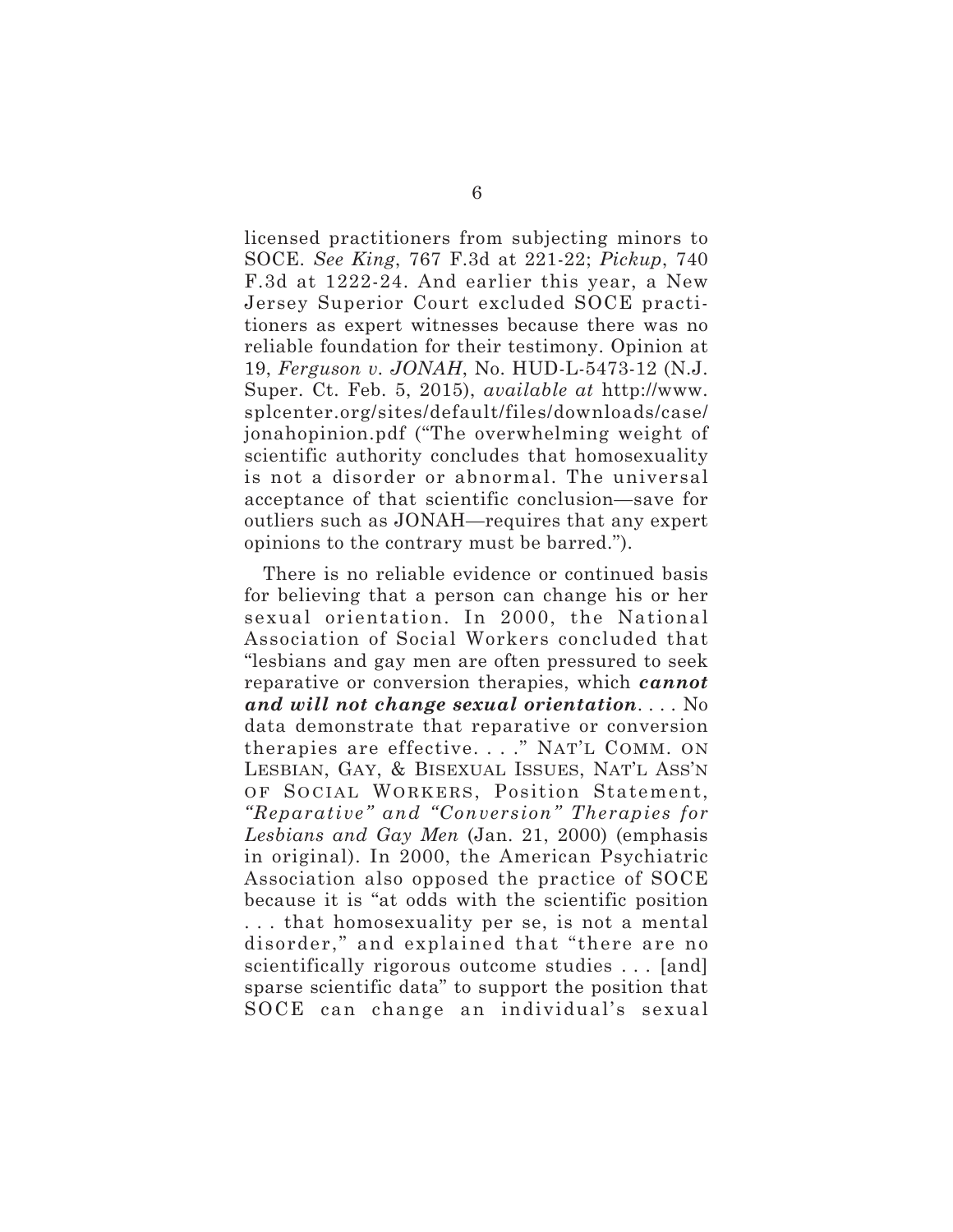orientation. AM. PSYCHIATRIC ASS'N, Position Statement, *Therapies Focused on Attempts to Change Sexual Orientation (Reparative or Conversion Therapies)* (May 2000). In 2009, an American Psychological Association task force conducted a comprehensive review of scientific studies on the effectiveness of SOCE, and concluded that "the peer-refereed empirical research . . . provides little evidence of efficacy" in reducing or eliminating same-sex attraction. AM. PSYCHO-LOGICAL ASS'N, REPORT OF THE TASK FORCE ON APPROPRIATE THERAPEUTIC RESPONSES TO SEXUAL ORIENTATION 35 (2009).

The one prominent study that purported to show that SOCE could result in changes in sexual orientation has been renounced by its author, Dr. Robert Spitzer, who explained that his methodology was deeply flawed and apologized to the gay community for "making unproven claims of the efficacy of reparative therapy." Robert L. Spitzer, Letter to the Editor, *Spitzer Reassesses his 2003 Study of Reparative Therapy of Homosexuality*, 41 ARCHIVES SEXUAL BEHAV. 757 (2012).

As the District Court found in *Perry v. Schwarzenegger*: "No credible evidence supports a finding that an individual may, through conscious decision, therapeutic intervention or any other method, change his or her sexual orientation." *Perry v. Schwarzenegger*, 704 F. Supp. 2d 921, 966 (N.D. Cal. 2010). It is past time that the immutability of sexual orientation is recognized by the courts for the purposes of equal protection analysis. *See Lawrence v. Texas*, 539 U.S. 558, 578-79 (2003) ("Had those who drew and ratified the Due Process Clauses of the Fifth Amendment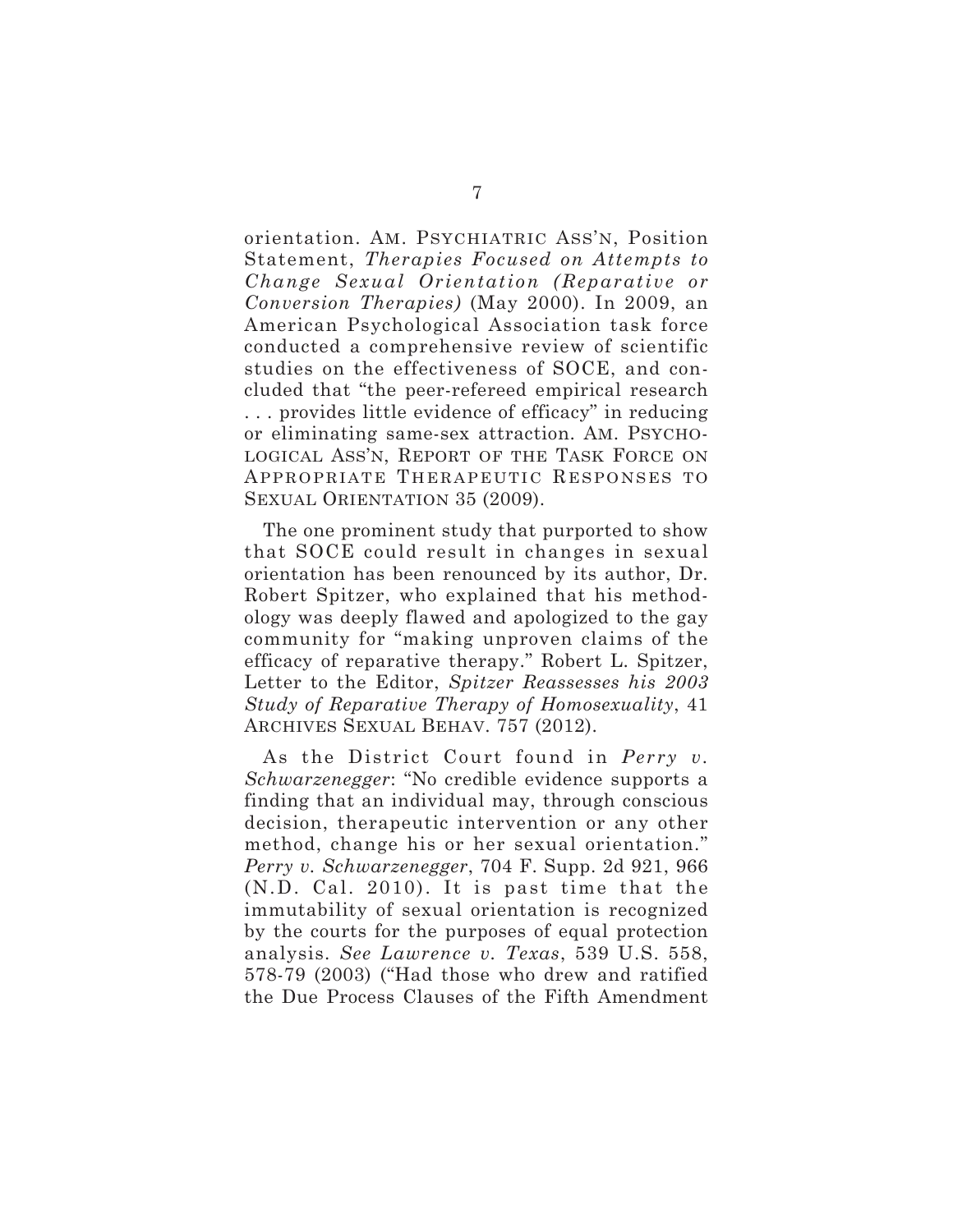or the Fourteenth Amendment known the components of liberty in its manifold possibilities, they might have been more specific. They did not presume to have this insight. They knew times can blind us to certain truths and later generations can see that laws once thought necessary and proper in fact serve only to oppress. As the Constitution endures, persons in every generation can invoke its principles in their own search for greater freedom.").

**II. THE EXPERIENCES OF PEOPLE SUB-JECTED TO SOCE SHOW THAT A PERSON'S SEXUAL ORIENTATION IS AN IMMUTABLE CHARACTERISTIC, AND THAT LGBT PEOPLE EXPERIENCE WIDESPREAD DISCRIMINATION AND PREJUDICE THAT CONTINUES TO THIS DAY**

# **A. John Metzidis-Drennan**

Around the age of 14, when John Metzidis-Drennan realized that he was attracted to men, he felt immense shame, as he had been struggling with the fear that he was gay since early childhood. Raised in a politically conservative household in Orange County, California, John saw that his community viewed being gay as disgusting and shameful. As a child, he was often teased by other children and called derogatory names like "gay boy" and "faggot," and thus learned to be careful about the way he spoke, the way he carried himself, and the interests and hobbies he pursued, lest anything be perceived by others as too effeminate or "gay."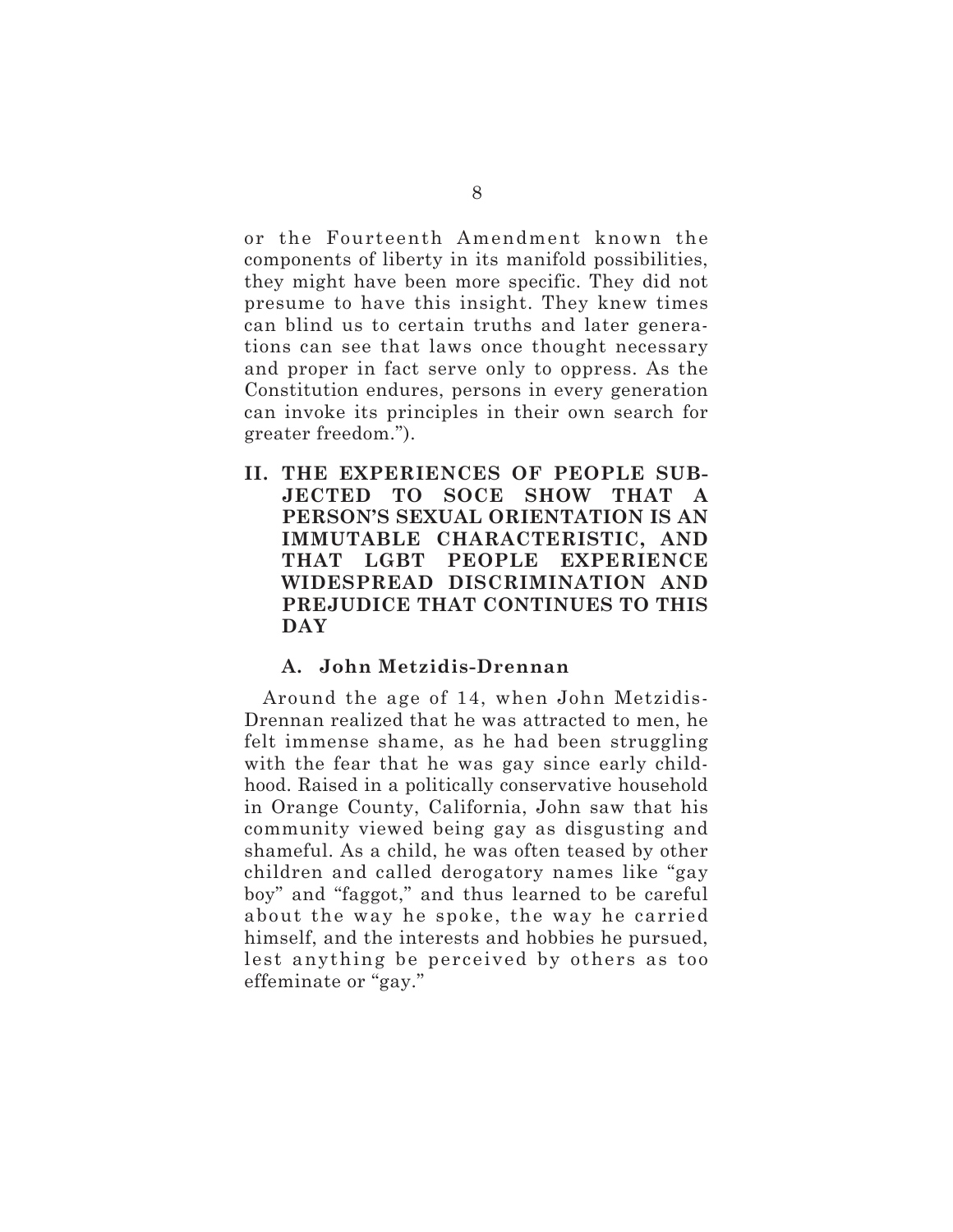Due to the stigma associated with homosexuality, John was not prepared to accept his sexual orientation, which he saw as a "problem" or "defect" that needed to be "cured." After graduating high school, John began reading about the "ex-gay" movement, and was drawn to the purportedly more secular forms of SOCE practiced by the National Association for Research and Therapy of Homosexuality ("NARTH") and Dr. Joseph Nicolosi, which taught that it was possible to change one's sexual orientation. At the age of 20, John sought out a SOCE practitioner and began undergoing weekly sessions of "reparative therapy" with Scott Sutherland, a therapist at Dr. Nicolosi's clinic.

Like many others who voluntarily seek out SOCE, John was initially hopeful at the prospect of changing his sexual orientation, and for a period believed that he was making progress. But it was not long before SOCE began to have negative consequences on his life. As part of his "reparative therapy," John was counseled that homosexuality was caused by a dysfunctional family life and upbringing and was encouraged to tell his parents about his struggles, which necessarily involved confronting them with what he had come to believe were their failures in raising him. This completely upended John's relationship with his parents and their relationship with each other, as he blamed them and they blamed each other for his homosexual "problem."

After about nine months, John was frustrated with his inability to change his sexual orientation, and became fixated on the notion that he was broken or defective. He became withdrawn and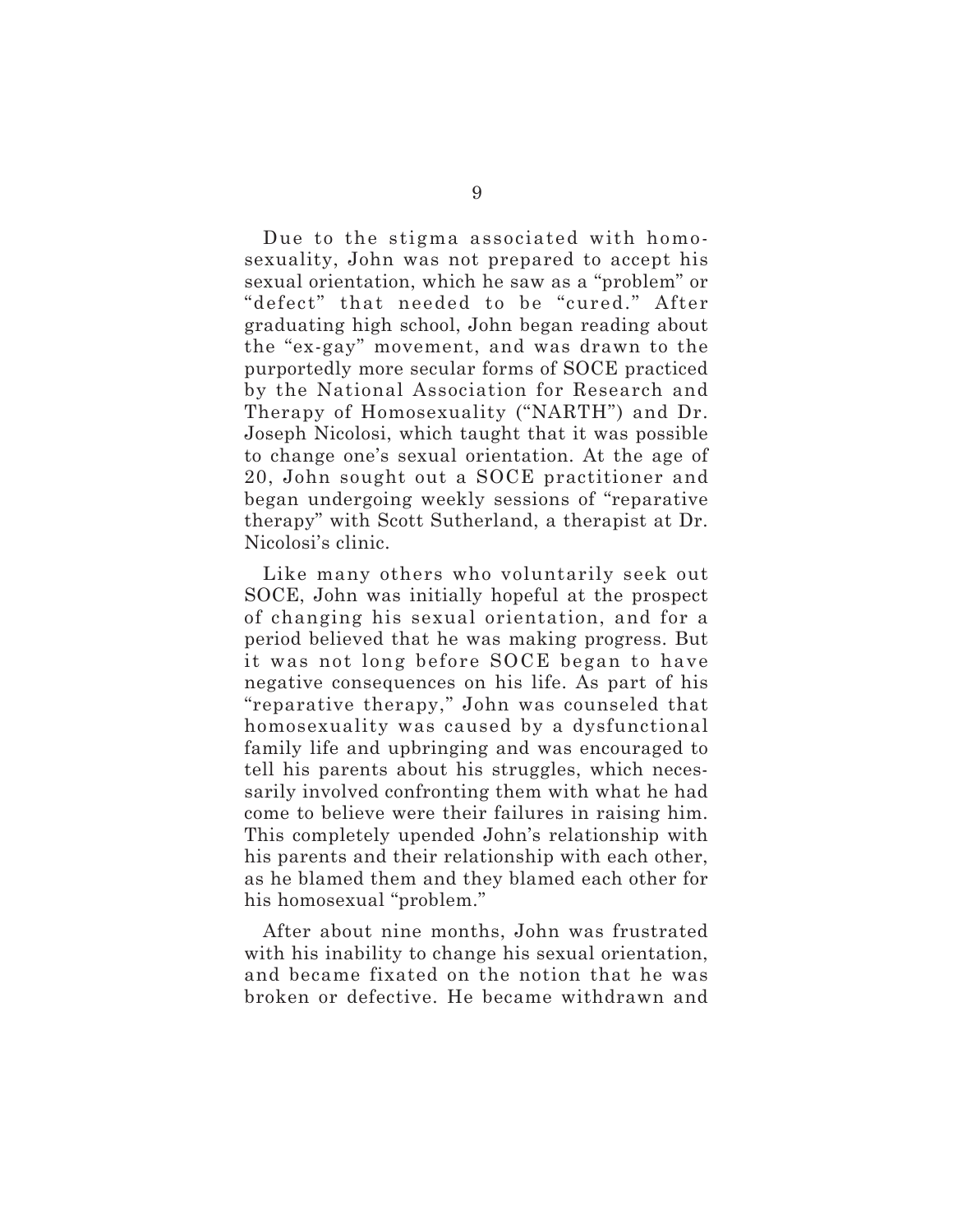exceedingly self-conscious, and his grades showed a sharp decline. John began suffering from deepening depression and anxiety, and thought about killing himself. When, after 18 months of SOCE, John finally accepted that he could not change his sexual orientation, his therapist was unable to offer any support, and instead blamed John for not working hard enough to change.

Before ending his therapy, John met another SOCE therapist from Dr. Nicolosi's clinic, David Matheson, who told him that he was being too "perfectionistic" in his expectations about changing his sexual orientation, and that he needed to focus less on "changing" and more on "overcoming" his same-sex attractions. From this and other conversations, John got the sense that Matheson and other self-identified "ex-gays" he met had not actually succeeded in changing their sexual orientation, and that their "struggle" with their sexual attractions continued, no matter how long ago they had begun SOCE treatment or how long they had been married to women.

John quit his "reparative therapy" in the summer of 2004, and delayed going to law school for a year so that he could put his life back together. John is now a lawyer who graduated from the University of Pennsylvania Law School, and considers himself one of the luckier survivors of SOCE. One of the most damaging aspects for him, however, was the deep violation of trust and the abuse of the therapeutic relationship. John opened up to his therapist more than he had to any other person to that point in his life, sharing intimate details and exploring difficult emotions. Yet that relationship was based upon a fraud: that his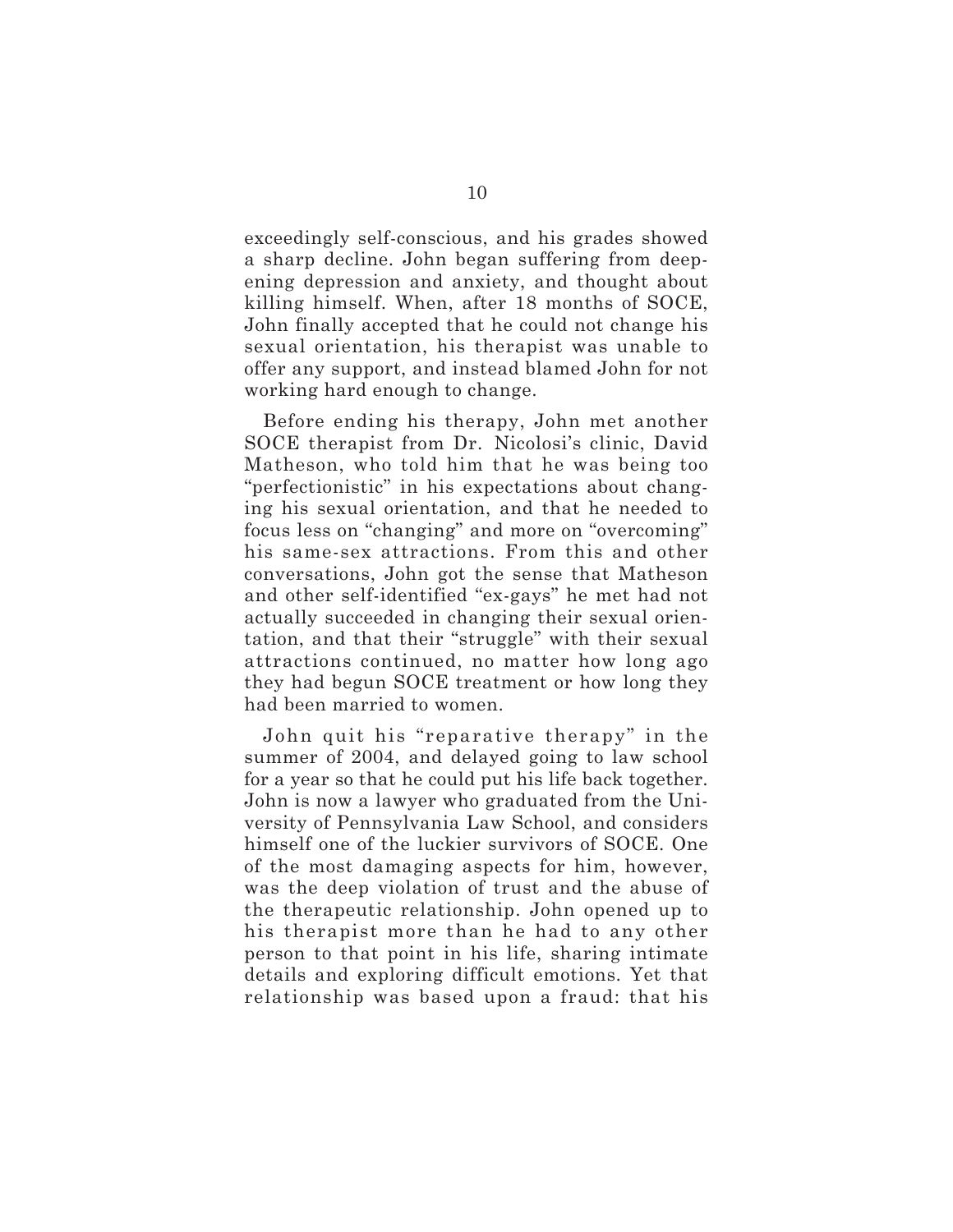sexual orientation was a disorder that could be changed if he tried hard enough.

John is now a happy and well-adjusted person, having embraced his sexual orientation as a fundamental part of his identity. He and his husband Jason are now happily married. As they live in California, they had to wait until after this Court issued its opinion in *Hollingsworth v. Perry* to marry. Being allowed to marry with state sanction is important to John and Jason because the institution of marriage singularly conveys for them the values of family, love, commitment and fidelity—values that they deeply honor. To them, the challenged laws at issue here, along with the Sixth Circuit's failure to recognize LGBT people as a suspect class worthy of heightened constitutional protection, send the message that there is something dysfunctional or disordered about LGBT people as individuals—a view that was the underlying premise of John's participation in SOCE, and one that he and countless others have worked so hard to overcome.

# **B. Ryan Kendall**

Ryan Kendall was raised in a religiously conservative household in Colorado Springs by parents who believed that homosexuals were essentially evil. When he was a young teenager, Ryan's parents discovered that he was gay by reading his journal and were outraged. Ryan remembers his mother looking at him and telling him that he was going to burn in hell. Ryan's parents desperately sought to "fix" him by sending him to a series of SOCE practitioners. After several sessions with a self-described "Christian therapist," Ryan's parents were referred to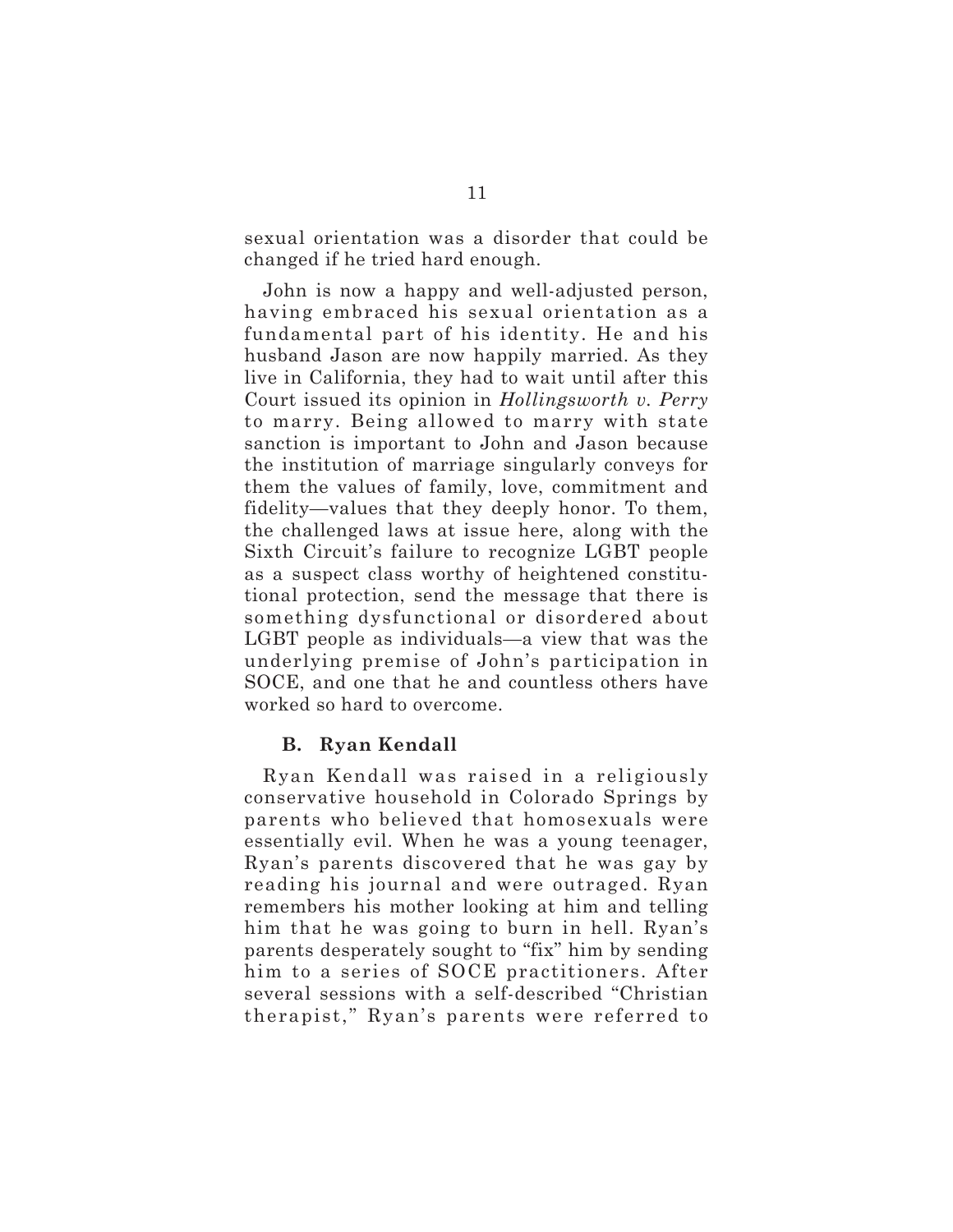NARTH, an organization that purported to practice a more secular form of SOCE. For the better part of a year, Dr. Nicolosi practiced SOCE on Ryan through weekly telephone sessions and in person at NARTH's California treatment center.

During each session, Dr. Nicolosi emphasized that Ryan's "treatment" would help him suppress his sinful and defective same-sex desires. Yet Ryan knew that his sexual orientation was inherent and unchangeable—he knew he was gay in the same way that he knew his height and ethnicity—and he never went through a period of believing that SOCE could change his identity. In fact, during a group therapy session, Dr. Nicolosi introduced a man named Kelly as a "perfect patient" who had been cured of his same-sex attractions. After Dr. Nicolosi left the room, Kelly told Ryan that he was going to a gay bar later that night, and was merely pretending to be cured for the sake of his family. Unfortunately, Ryan's understanding that SOCE could not change his sexuality did not protect him from its harmful effects. Ryan's "treatment" validated his parents' beliefs about homosexuality, encouraging them to reject him and causing him great pain. After he began SOCE, Ryan's parents became verbally and emotionally abusive, telling him that he was abhorrent, disgusting, and evil. The experience virtually destroyed Ryan's place in the world, driving him to the brink of suicide.

Ryan's experience was not unique: LGBT youth who experience high levels of family rejection, as Ryan did, are 8.4 times more likely to report having attempted suicide. Caitlin Ryan et al., *Family Rejection as a Predictor of Negative Health Outcomes in White and Latino Lesbian, Gay, and*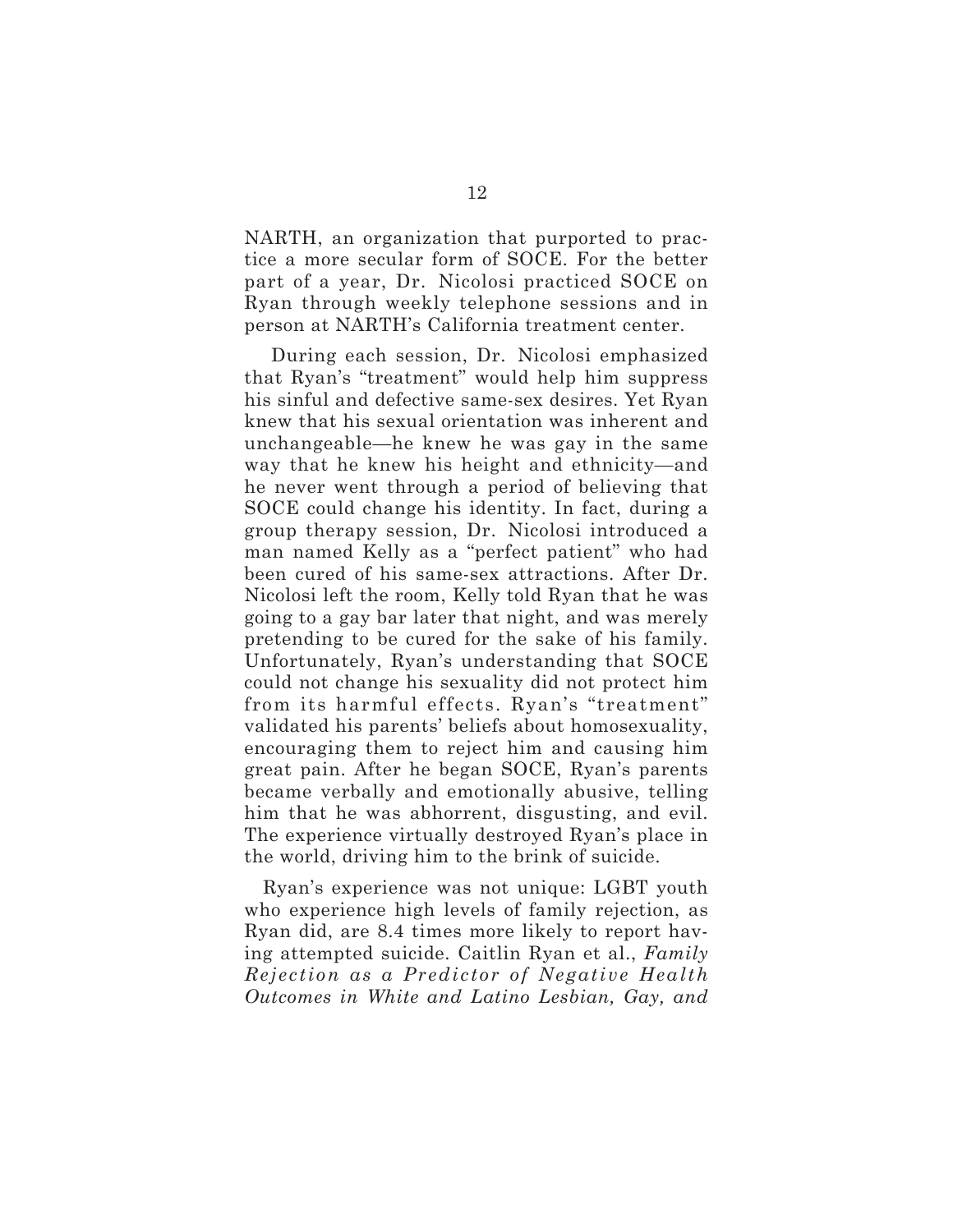*Bisexual Young Adults*, 123 PEDIATRICS 346, 349- 50 (2009). Gabriel Arana, another minor undergoing SOCE who Dr. Nicolosi paired with Ryan as part of their "treatment," came perilously close to taking his own life after years of exposure to SOCE because he saw himself as "a leper with no hope of a cure." *See* Gabriel Arana, *My So-Called Ex-Gay Life*, THE AMERICAN PROSPECT, Apr. 11, 2012, http://prospect.org/article/my-so-called-exgay-life.

When he was 16, Ryan stopped undergoing SOCE, ran away from home, and legally separated from his parents. For the next decade, Ryan suffered severe depression, including frequent thoughts of suicide. He was filled with self-hatred that derived from SOCE, which had reinforced the message that he was defective and immoral at a time when most adolescents are first discovering their sexual identity. Like many others experiencing total family rejection, Ryan succumbed to periods of drug abuse and homelessness, and his education was derailed for more than a decade. Ryan's exposure to SOCE tore apart his family, leading to more than a decade of estrangement from his parents.

Although Ryan has been able to rebuild his life, returning to school and reconciling with his parents, he continues to struggle with the lasting psychological damage caused by SOCE. Nor will he be able to regain his lost decade—at the critical period in the transition from adolescence to adulthood—which significantly delayed the completion of his education and the beginning of his professional life. Ryan aspires to be a civil rights attorney, but as a result of the derailment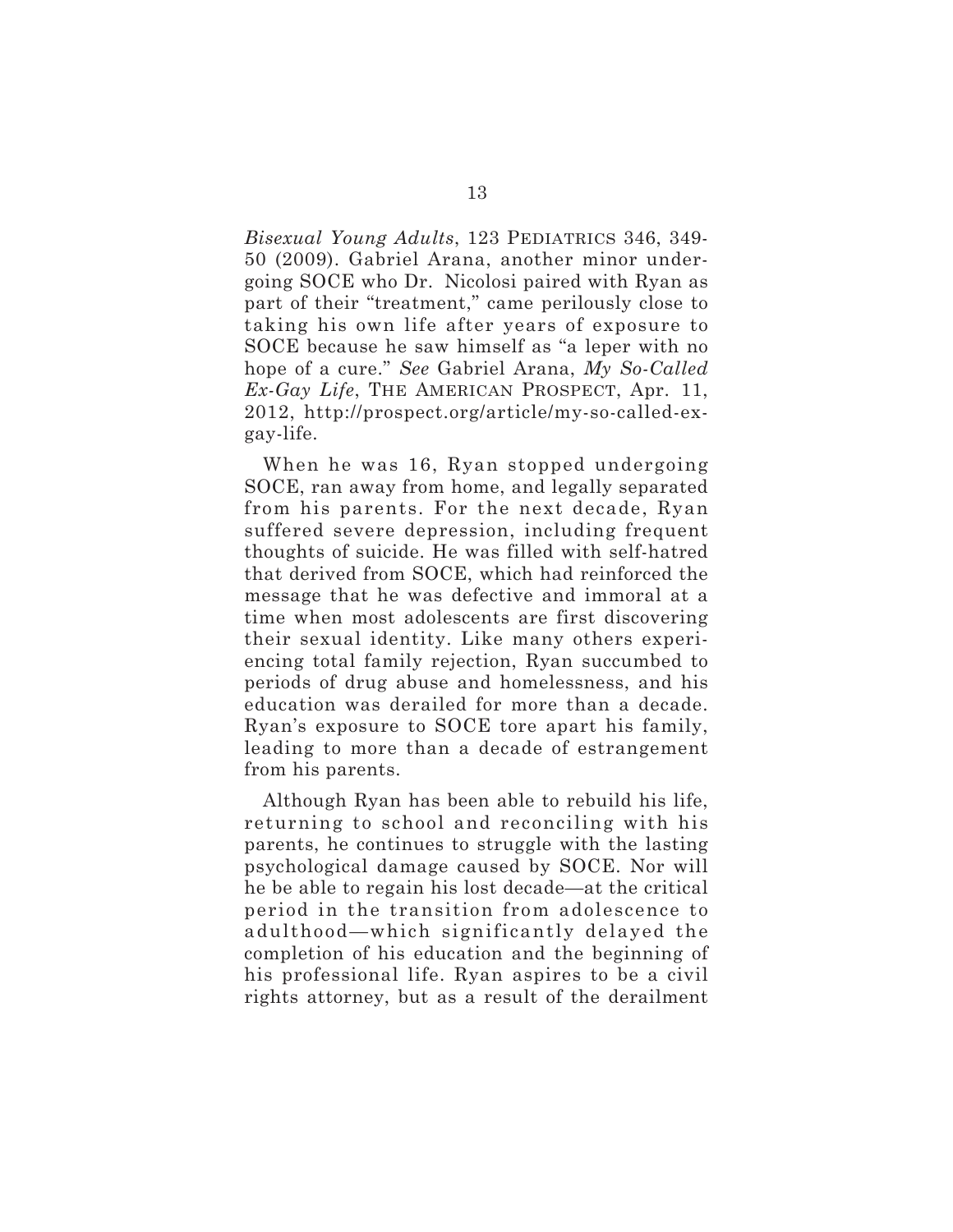of his education, he will not be able to begin practicing law until he is in his mid-thirties.

Most importantly, Ryan will never regain the many years taken away from him and his family, especially his father, who died on January 16, 2015. Although Ryan and his father reconciled and rebuilt their relationship several years before his death, they were robbed of precious time together; this loss cannot be redressed in any meaningful way.

# **C. Peter Drake**

Peter Drake realized that he was attracted to men when he was 13, but because of the stigma associated with homosexuality, he could not accept that he was gay for much of his life. Peter lived in a heterosexual marriage for 28 years, fathering two children. Although he was faithful to his wife, his attraction to men was always present. While Peter avoided same-sex relationships for decades, he was never able to change who he was, and eventually realized that he was fighting a losing battle. When he was 46, Peter sought out a licensed SOCE therapist in an attempt to change his sexual orientation.

For nearly three years, Peter subjected himself to weekly SOCE "therapy" sessions that were extremely harmful to his mental health. His therapist's change efforts ranged from having Peter imagine himself lusting for parts of the female body, to attempting to "father" Peter to correct the supposedly inadequate parenting that the therapist believed to be a cause of his homosexuality. After three years without progress, Peter became increasingly discouraged, ashamed, and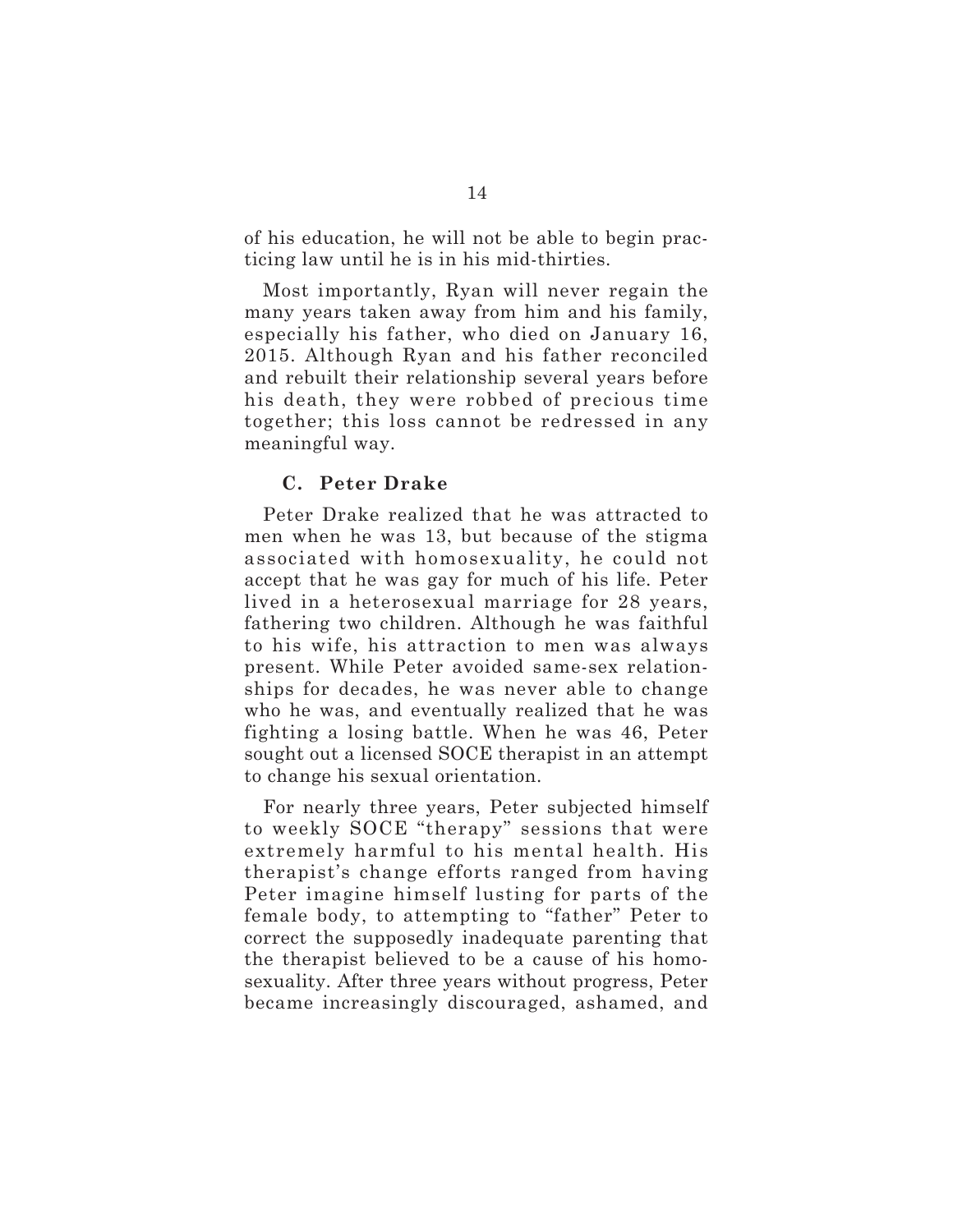humiliated, as he perceived his inability to change his sexual orientation as a personal failure. His hopes that he could be "cured" were dashed, and his therapist offered no comfort, leaving him broken. Peter's exposure to SOCE severely worsened his depression, and he came very close to attempting suicide.

Through work with a different therapist, eventually Peter was able to accept himself as a gay man, coming out to his family and friends when he was 53. With support from his wife, Peter's marriage ended amicably. Peter now recognizes that his sexual orientation is an immutable trait and fundamental part of his identity: he was able to "pass" as straight for decades, but at the cost of burying his true self. Recently, a pastor said the words that Peter had needed to hear so long ago: "Peter, I am glad you are ready to be the man God made you to be."

# **D. James Guay**

As the son of a preacher raised in a fundamentalist Christian household in Southern California, James Guay was plagued with guilt and shame when he realized at the age of 12 that he was gay. Brought up in a religiously conservative household, James was taught that homosexuals were inherently flawed and sinful, and was desperate to change his sexual orientation. He spent the next eight years of his life making every effort to eliminate his same-sex attractions before finally recognizing that he could never truly change this fundamental part of himself.

After four years of attempting to change on his own—through church involvement, Bible reading,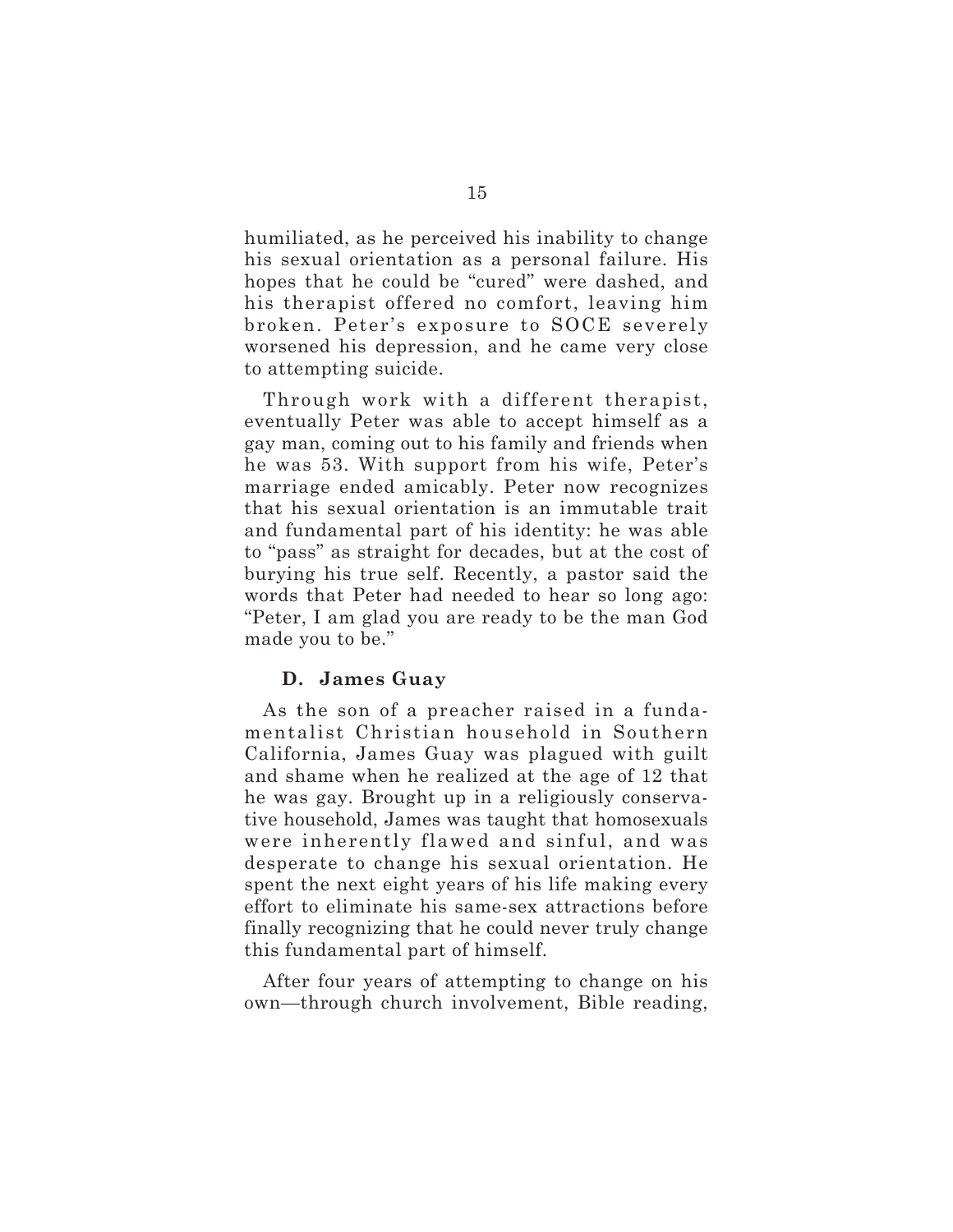and prayer—James had succeeded only in internalizing the Biblical message that he was an "abomination," increasing his feelings of selfhatred. At the age of 16, James disclosed his internal struggle to his parents, who helped him to find a self-described "ex-gay" licensed psychologist, Dr. James Wilder, who practiced a form of SOCE referred to as "conversion therapy." James was initially filled with a sense of relief and a newfound hope that he could change his sexual orientation through SOCE. Like many other LGBT minors, James voluntarily agreed to undergo SOCE and was fully dedicated to the weekly sessions for a year. As an impressionable teenager determined to rid himself of his "disease," James believed for a time that undergoing SOCE would help him to become heterosexual. Yet the promises of change never materialized, and his exposure to SOCE instead caused lasting psychological trauma.

As part of James's "conversion therapy," Dr. Wilder counseled that homosexuality can result from inadequate parenting, which wreaked havoc on James's relationship with his parents by transforming his self-hatred into anger at them. Dr. Wilder also required James to examine his past to search for an actual set of events that caused his same-sex desires, which put extraordinary pressure on him to create false memories, and obliterated his sense of self. His exposure to SOCE deepened his depression, shame, and feelings of isolation, rejection, and failure. For years, he suffered from fear of intimacy, severe anxiety, and from addictive behaviors.

When James realized that, despite his discipline and devotion, he could never change who he truly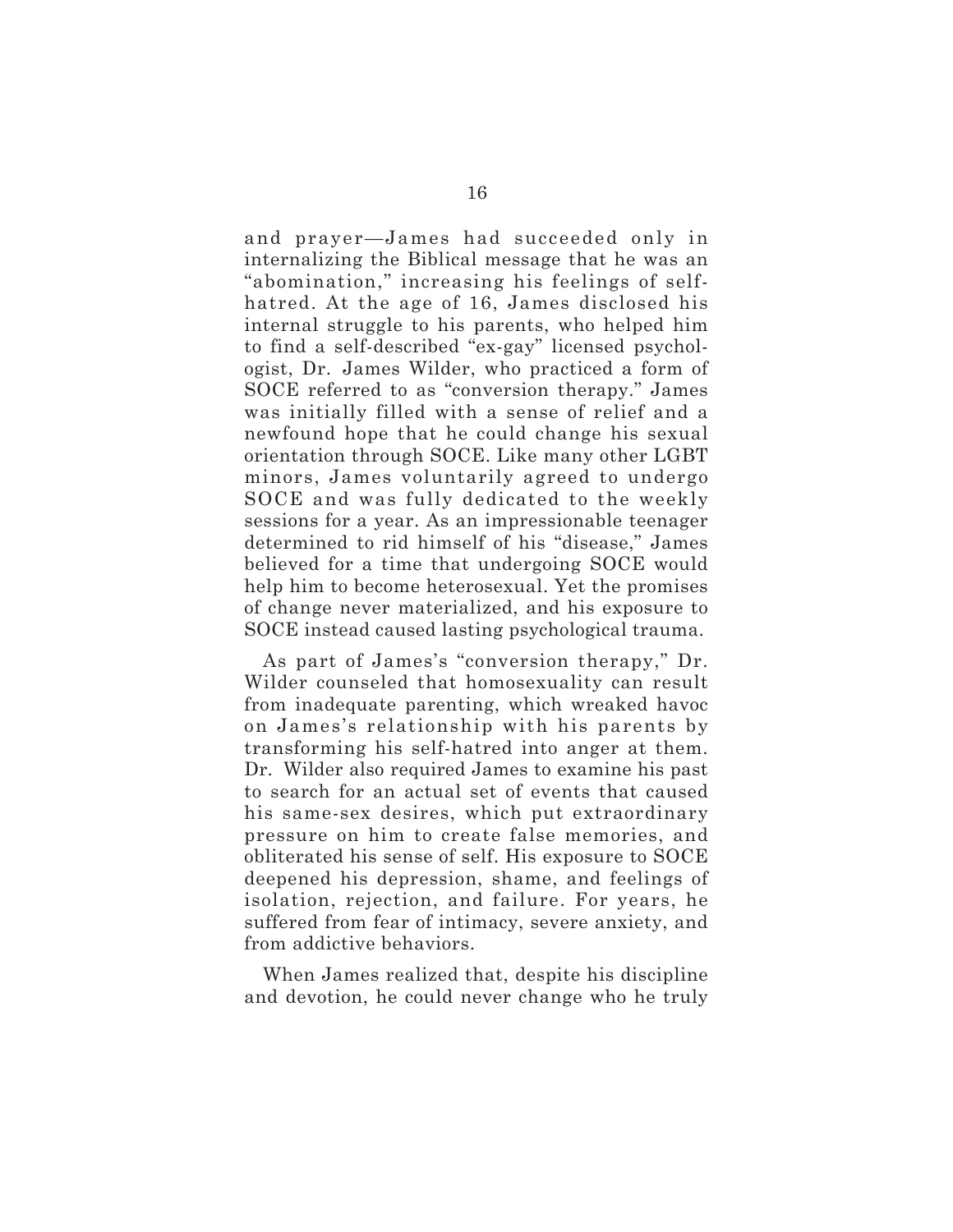was, his worst fears were realized and he saw himself as intrinsically broken. He was left to pick up the pieces with the help of affirmative psychotherapy that did not demand that he change the unchangeable.

James now happily recognizes that his sexual orientation is an immutable trait that is a fundamental part of his identity. He has worked as a licensed therapist for more than a decade, helping LGBT clients overcome the harmful effects of SOCE. His clients who underwent SOCE are often distrustful, scared, and in a great deal of pain, exhibiting symptoms similar to those of people who suffered early childhood traumas. Through his work, James has learned that his experience was a common one: many of his clients voluntarily underwent SOCE because they, like he, desperately needed to conform their identities to the expectations of their families and communities.

# **E. Mathew and Jane Shurka**

Mathew Shurka grew up in a traditional Jewish home in Great Neck, New York. His family did not know anyone who was openly gay and were ignorant about sexual orientation. At the age of 16, Mathew confessed that he was attracted to other boys. His father told Mathew that he loved him no matter what, but almost immediately expressed fears that his son would be bullied and ostracized, and that Mathew's future was bleak due to society's stigma against gay people. Seeking to protect his son from an unhappy life, Mathew's father found a "conversion therapist" based in the suburbs of Los Angeles who claimed that he could turn Mathew straight in six weeks.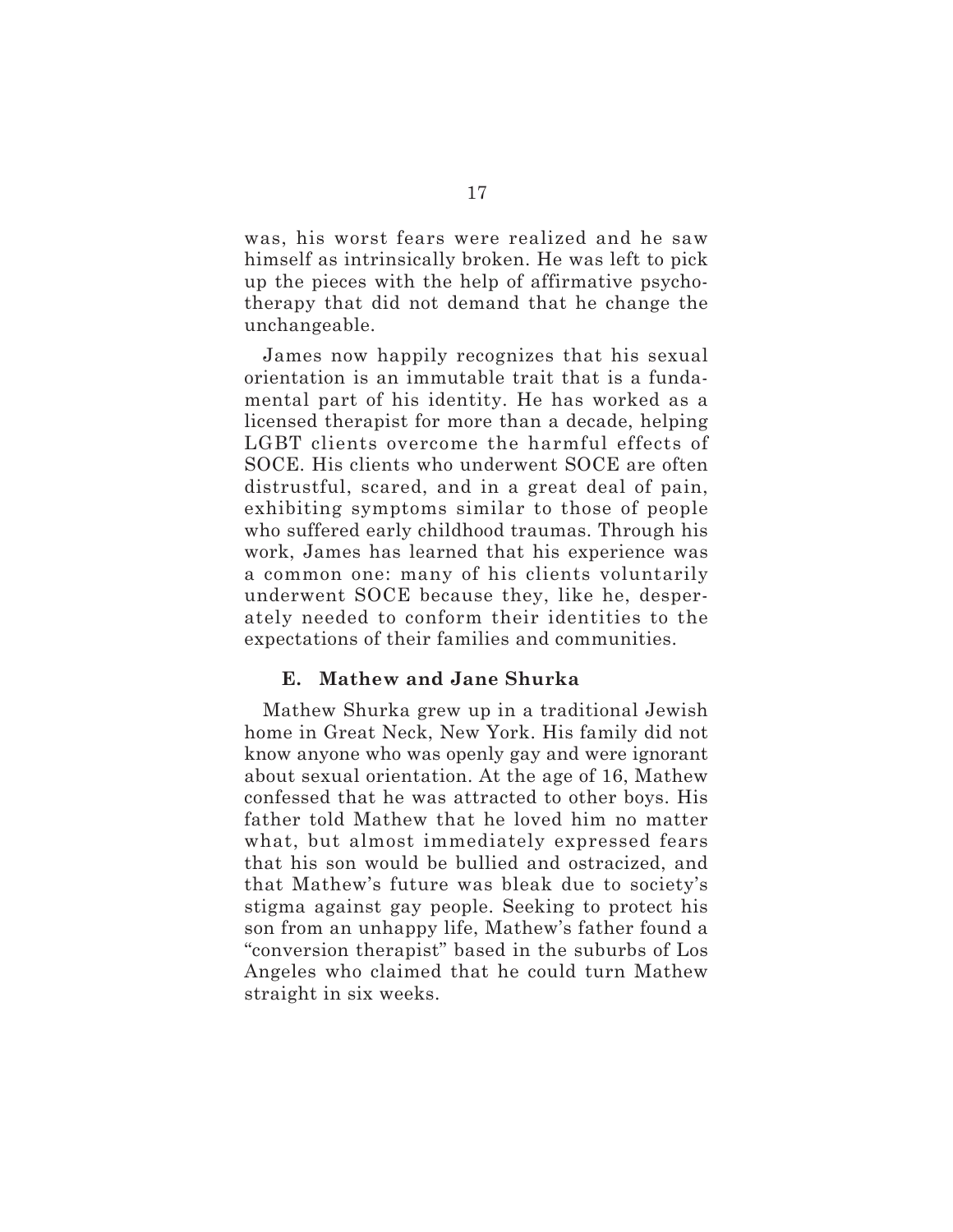Deep down Mathew knew that he was and would remain gay, but he was afraid of losing his father's approval and unwilling to confront coming out to his peers, so he was hopeful about the prospect of changing his sexual orientation through SOCE. His mother, Jane Shurka, went along with the decision for Mathew to undertake conversion therapy even though she did not share her husband's concern that Mathew's sexuality would ruin his life. Because of her ignorance about sexual orientation, Jane put her trust in the licensed therapist who claimed that Mathew was suffering from a psychological condition that could and should be cured. It is a decision that she deeply regrets.

For the next three years, Mathew underwent telephone SOCE sessions multiple times per week. His therapist counseled that there was no such thing as love between two people of the same sex, and that homosexual desires are caused by traumatic wounds suffered in early childhood. He instructed Mathew that he could "fix" himself by spending as much time as possible with other men—in order to learn how to "act straight"—and by avoiding contact with women, including his mother and two sisters—both to prevent him from learning effeminate behaviors and to transform women into something mysterious and attractive to him. Mathew soon became dependent on his therapist to guide him through each day, fearing that he could stumble down the wrong path at any moment and bring shame to himself and his family. The SOCE sessions increased Mathew's confusion about his identity; he suffered from depression and anxiety, and began to struggle academically. As he put pressure on himself to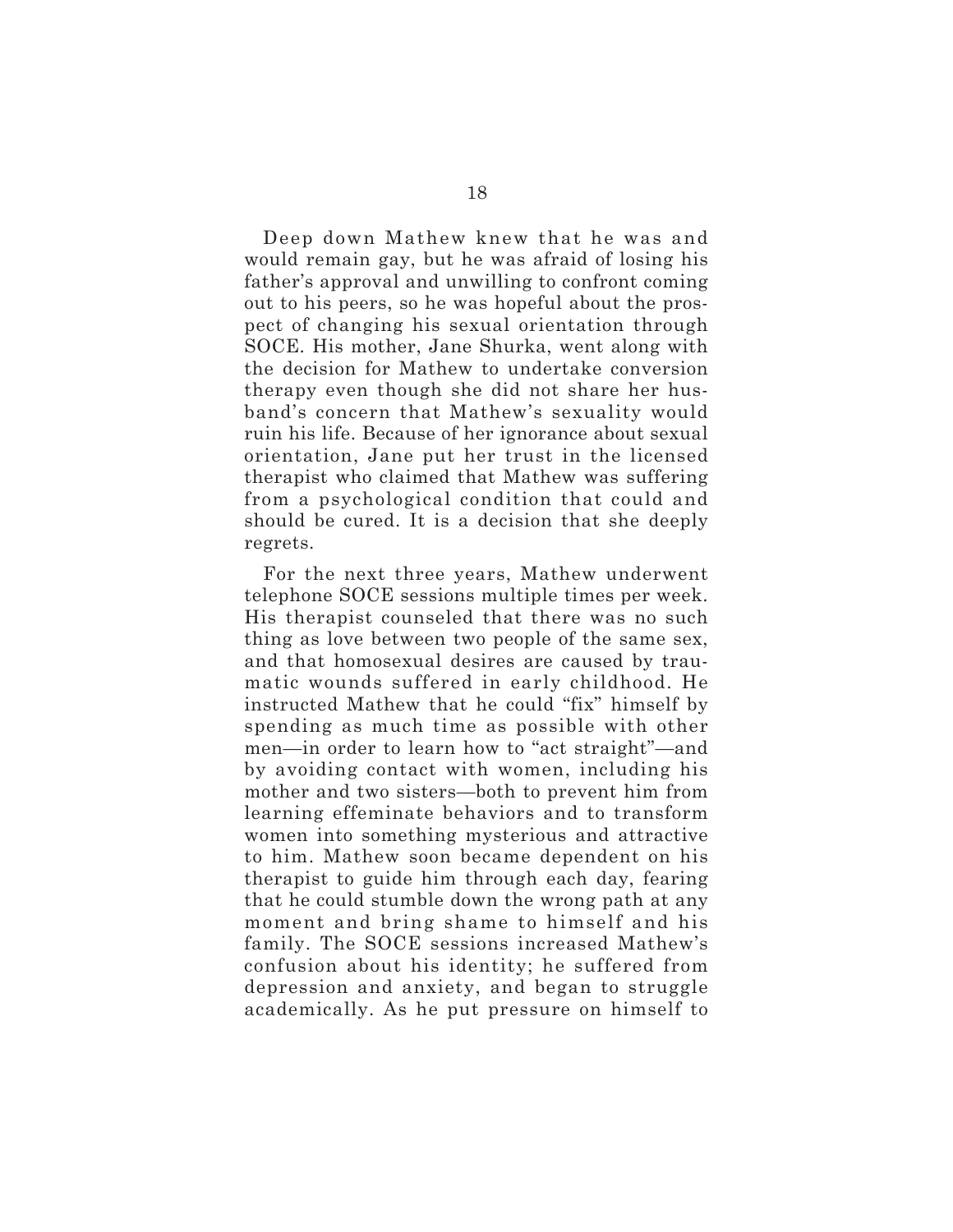have sex with women to prove that the therapy was working, he began experiencing severe and frequent panic attacks. Mathew's depression deepened due to the feelings of failure at being unable to change himself, and he spent months at a time during his five years of conversion therapy contemplating suicide.

Following his therapist's instruction, Mathew refused to communicate with his mother Jane and his sisters for three years, unraveling what had been a close-knit family. This was incredibly painful for Mathew, Jane and his sisters, who had been extremely close until he was exposed to SOCE. Jane could tell very early on that the SOCE sessions were only making her son unhappy, which was unbearable for her. When Jane observed Mathew with girls from his high school who he began dating, she could see how unnatural it was for him and realized that her son was in turmoil because he was trying to be something he was not. Jane would try to tell Mathew that he would feel better if embraced his true identity, but he would yell at her for undermining his therapy. Due to his therapist's admonition that interacting with his mother would stunt his progress, Mathew felt both infuriated and devastated when Jane told him: "Matt, you're gay, and it's okay."

By the time Mathew graduated high school, his parents had begun divorce proceedings; Jane's anguish over the damage that SOCE was inflicting on Mathew and her husband's insistence that the "treatment" was necessary was a factor in the breakup of their marriage.

At the age of 19, with Jane's encouragement, Mathew severed ties with his conversion therapist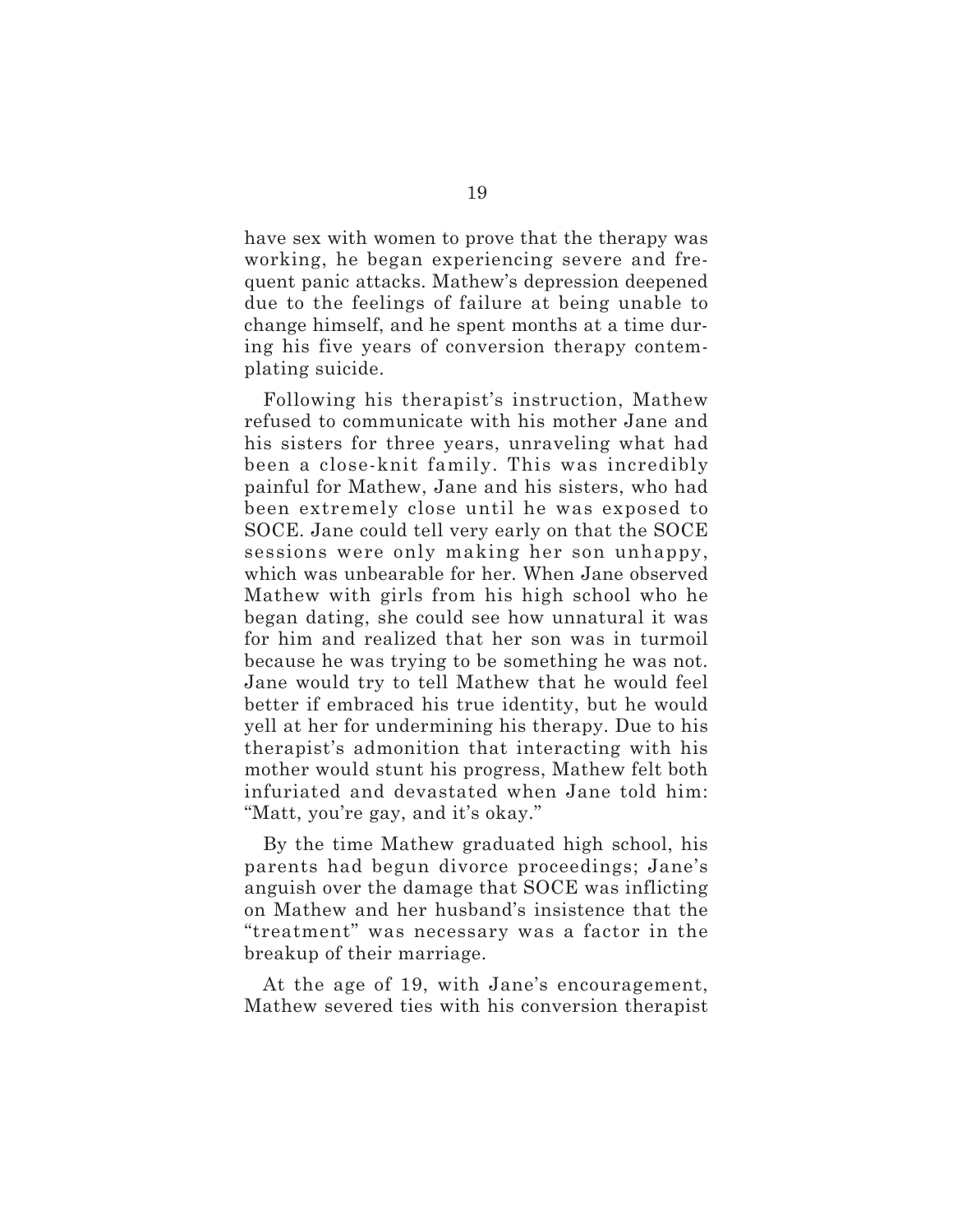and moved to Los Angeles, where he began treatment with a psychologist who was openly gay. The feelings of inadequacy that had been nurtured by SOCE remained deeply engrained inside him and got in the way of his treatment. Mathew continued to believe that he was a failure for not being able to change his sexual orientation and so, after about six months, he sought out another conversion therapist, a self-described "ex-gay" Mormon. He also dropped out of school and became so depressed that at times he could not leave his apartment for days.

Eventually, over the course of several years, Mathew was able to overcome much of the damage to him from his exposure to SOCE and reassembled his life. He moved to New York City, reconnected with his mother and sisters, and began working at a restaurant, where he met co-workers who were openly gay and slowly realized that he could only be happy if he accepted who he was. At the age of 23, Mathew found the courage to come out as a gay man. Now 26, Mathew has returned to school and plans to become an architect.

Jane deeply regrets that she hurt her son through her agreement to expose Mathew to SOCE. The efforts to change her son's sexuality were a tragedy for him and for her whole family. She does not blame her ex-husband, who acted out of the ill-founded belief that SOCE would help Mathew live a better life, free from the discrimination and animosity that LGBT people face in our society. To Jane and Mathew, the fault lies with the stigma and marginalizing of LGBT people that encourages some to impose SOCE on their children. For a long time, Mathew was deeply angry and resentful of his father, and they were estranged for five years. After he came out as a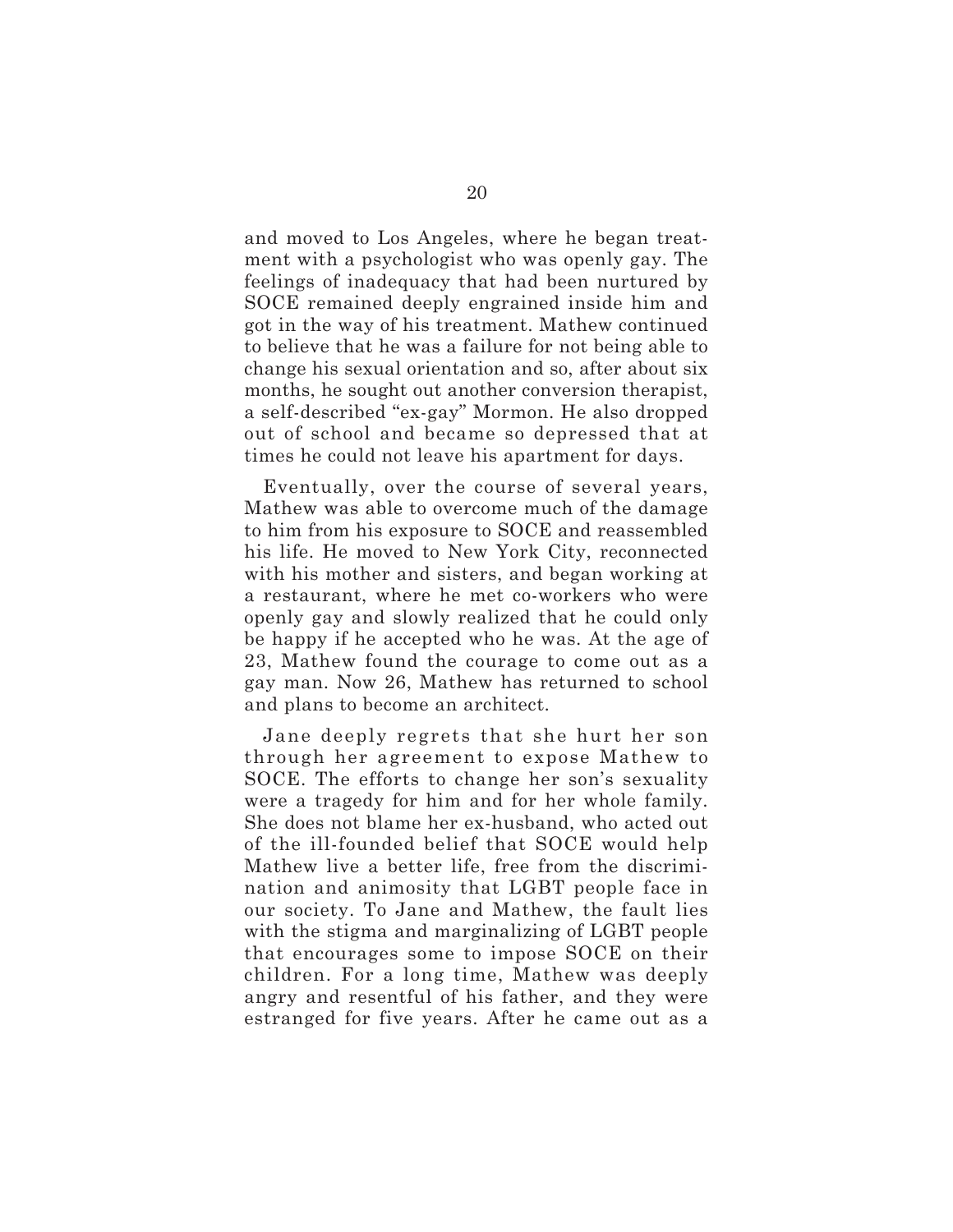gay man, Mathew was able to reconcile with his father, and they have been rebuilding their relationship.

#### **F. Maris Ehlers**

Maris Ehlers's older brother, Kirk Andrew Murphy, was the original poster child for SOCE. On December 21, 2003, at the age of 38, Kirk committed suicide. At the time, Maris did not understand why. After learning more about the SOCE "therapy" that Kirk was subjected to by the State of California, Maris wonders how Kirk was able to live as long as he did.

In 1970, when Kirk was almost five years old, his parents enrolled him in a federally-funded experimental study at the University of California, Los Angeles ("UCLA"), which used aversion therapy to discourage feminine behaviors in young boys, based on the now-discredited theory that this would prevent them from growing up to be gay. Under the pseudonym "Kraig," Kirk became a case study, and later a repeatedly-cited "success story," of then-UCLA doctoral student George A. Rekers, who has since become one of the leading proponents of subjecting children to SOCE. *See* George A. Rekers & O. Ivar Lovaas, *Behavioral Treatment of Deviant Sex-Role Behaviors in a Male Child*, 7 J. APPLIED BEHAV. ANALYSIS 173-190 (1974).

At the UCLA Gender Identity Clinic, Kirk was placed in a playroom filled with stereotypical "boys' toys" and "girls' toys." *Id.* at 176. Kirk's mother was instructed to smile and compliment him when he played with the "boys' toys," and to shun him when he played with "girls' toys." *Id.* at 179. Kirk became so distraught by his mother's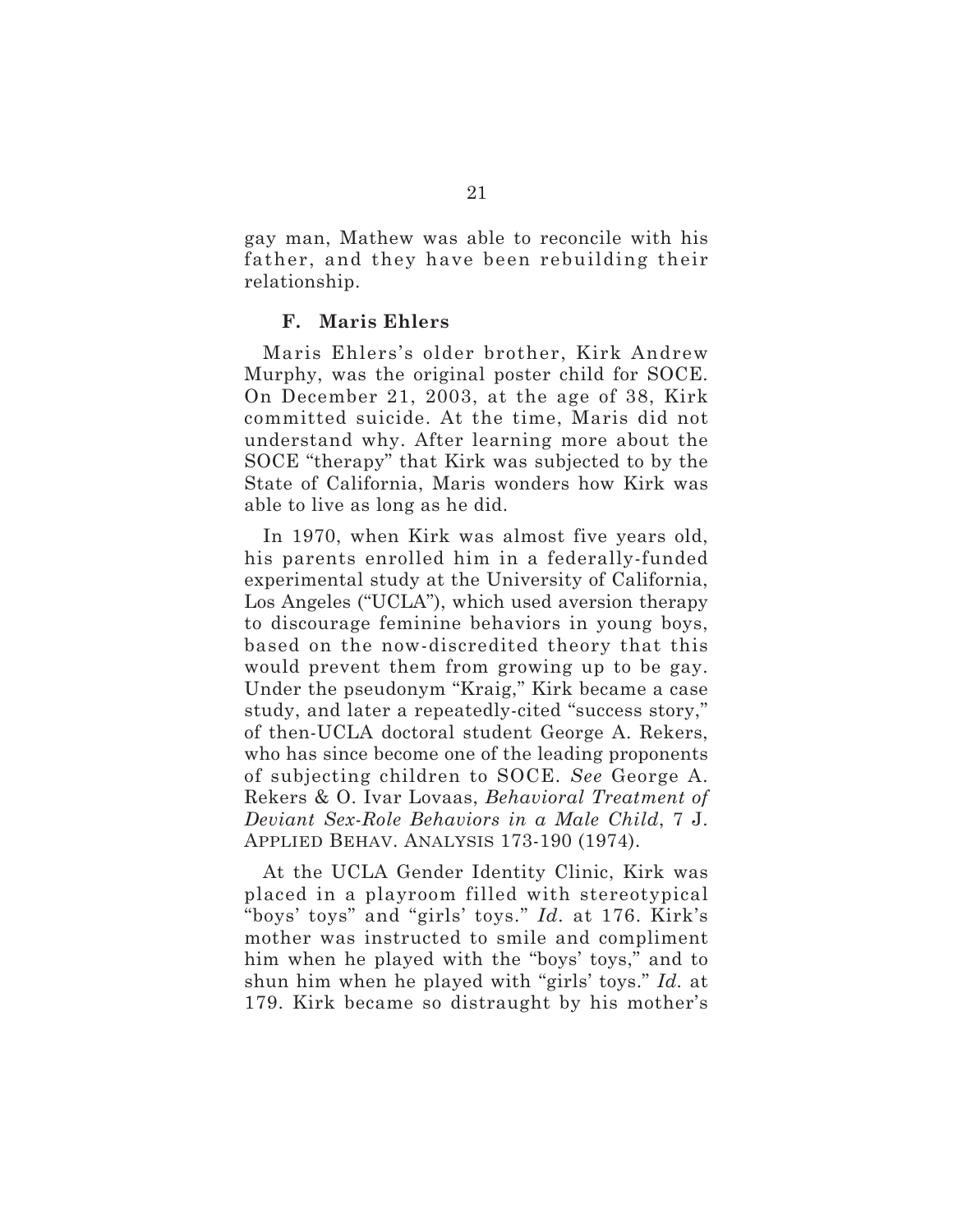refusal to acknowledge him after he picked up a "girls' toy" that he would break down crying, and the researchers had to reassure her "empathetically that she was doing the right thing and was doing it well. . . ." *Id.* Maris does not fault her mother for following the directions of UCLA "therapists," whom she trusted not to ask her to do anything that would harm her son. However, Maris does not doubt that requiring her mother to repeatedly reject Kirk was cruel and damaging.

The UCLA researchers exported Kirk's SOCE "treatment" to the Murphy home, training Kirk's mother to award blue poker chips for masculine behavior and red poker chips for feminine behavior. *Id.* at 180-81. Blue chips were to be exchanged for rewards, like candy, and red chips for punishments, including "physical punishment by spanking." *Id.* at 180. At the end of each week, when the chips were tallied, Kirk's father would administer the spankings by whipping Kirk's bare bottom with a belt. While Maris was too young to remember the poker chip system imposed on the family as part of Kirk's SOCE "treatment," she does remember sneaking into Kirk's room to comfort him after the whippings.

After ten months, the UCLA researchers ended their experimental SOCE treatment on Kirk and declared victory, concluding that they had succeeded in their attempt "to extinguish feminine behavior and to develop masculine behavior." *Id.* at 179, 186. Contrary to the researchers' selfcongratulation, their "therapy" had caused extraordinary damage to Kirk, without changing his sexual orientation. After undergoing SOCE, Kirk became withdrawn, isolated, and incredibly selfconscious. He obsessed over what others thought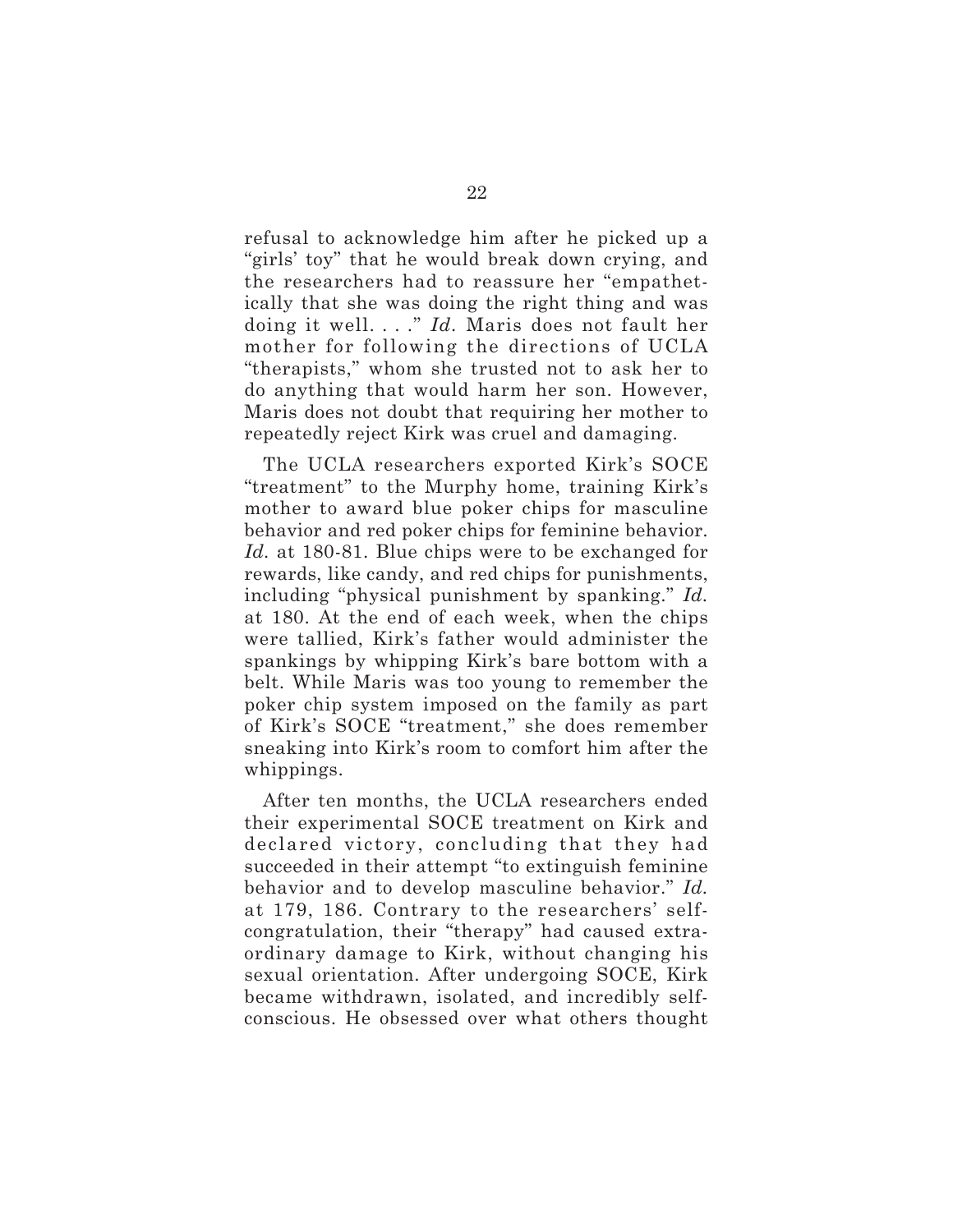of him, revealing through questions to Maris that he was constantly over-analyzing the words and actions of others. Maris could never understand the visible pain that Kirk carried with him, and his belief that no one could ever love him as he was. She believes that SOCE left Kirk stricken with the feeling that he was broken.

At the age of 17, Kirk attempted suicide for the first time. The following year, Kirk explained to Dr. Richard Green, one of the leading advocates for removing homosexuality from the DSM in 1973, that he had a sexual encounter with a man weeks before his suicide attempt. Jim Burroway, *What Are Little Boys Made Of?: An Investigation of an Experimental Program to Train Boys to be Boys*, BOX TURTLE BULLETIN, June 7, 2011, http://www.boxturtlebulletin.com/what-are-littleboys-made-of5 (quoting Richard Green, THE "SISSY BOY SYNDROME" AND THE DEVELOPMENT OF HOMOSEXUALITY 313-15 (Yale University Press,  $1987$ )).<sup>2</sup> Kirk told Dr. Green that he felt guilty that the SOCE "treatment" he underwent at UCLA had failed to "fix" him, and admitted that he had tried to kill himself because he did not want to be gay. *Id.*

Kirk eventually came out to Maris as a gay man; even the extreme form of SOCE that he was subjected to as a child was unable to change his sexual orientation. But Kirk was not able to recover from the severe harm that he suffered due to his exposure to SOCE, and ultimately took his own life. Through the painful process of losing her

<sup>2</sup> Dr. Richard Green used Kirk as a prominent case study in his book, under the pseudonym "Kyle." He confirmed that "Kyle" is Kirk to Maris in 2010.